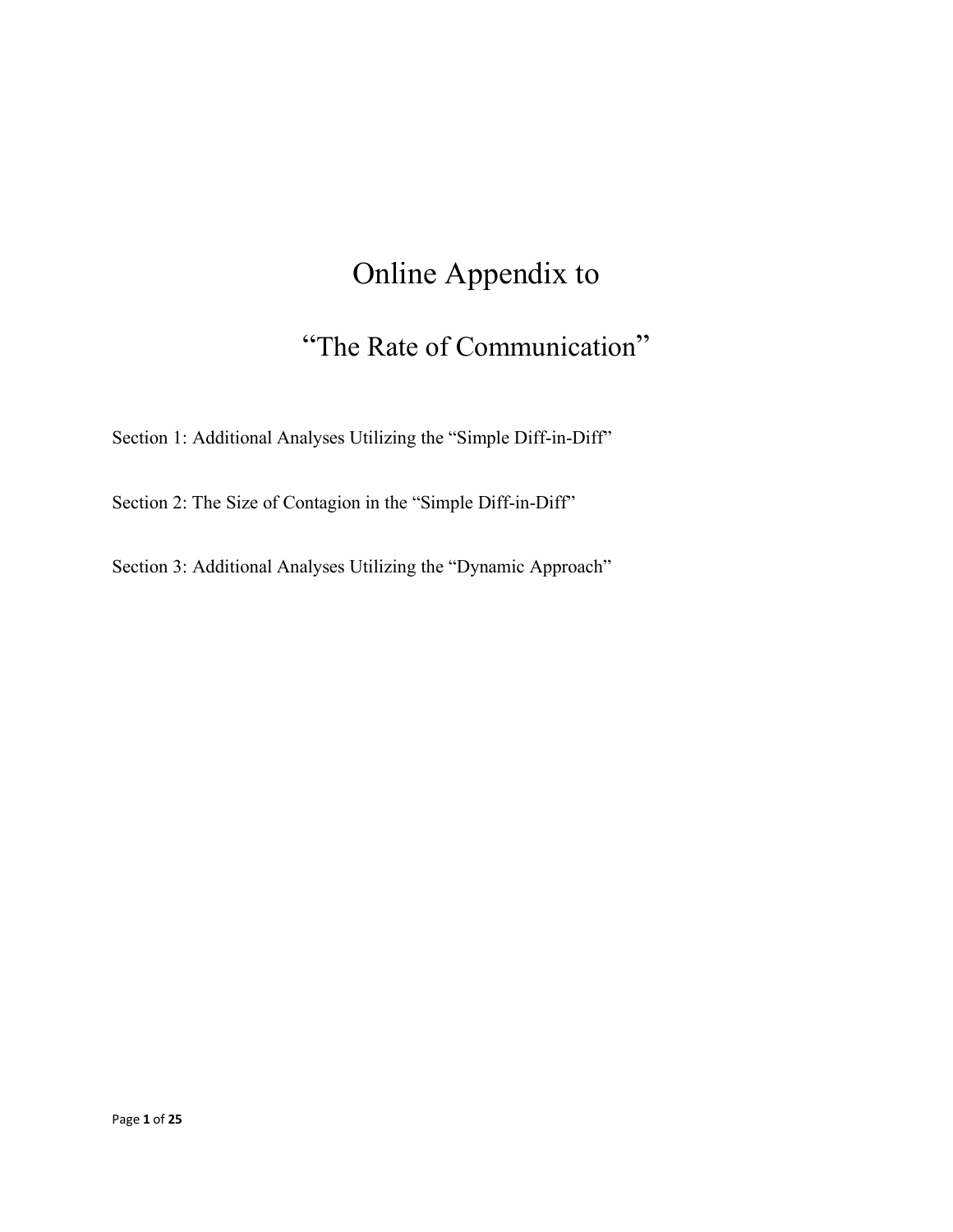## Table A1.1 The Number of Target Investors in the Neighborhood

This table reports coefficient estimates from analyses similar to those reported in Panel B of Tables 2 and 3 but consider alternative independent variables to analyze the effect of communication. The main independent variable, *# Target Investors*, is now the number of target investors in a three-mile radius. The dependent variable in columns (1) and (3) is the number of trades in the acquirer industry (excluding the acquirer firm) as a fraction of the total number of trades across all industries in months 7 through 18 after the M&A is announced. The dependent variable in columns (2) and (4) is the dollar value of trades in the acquirer industry (excluding the acquirer firm) as a fraction of the total dollar value of trades across all industries in months 7 through 18 after the M&A is announced. Investor-level controls include the account holder's income, number of children, number of family members, age, gender, and marital status. Zip-code-level controls include the zip-code population, fraction of male residents, average home value, average number of household members, and average household income. Standard errors, shown in brackets, are clustered at the zip-code- and the year-month-of-an-M&A-announcement level. \*, \*\*, \*\*\* denote significance at the 10%, 5%, and 1% level, respectively.

|                    | Stock-Financed M&As     |                         |                    | Cash-Financed M&As |
|--------------------|-------------------------|-------------------------|--------------------|--------------------|
|                    | $#$ Trades<br>(1)       | \$ Trades<br>(2)        | $#$ Trades<br>(3)  | \$ Trades<br>(4)   |
| # Target Investors | $0.0012***$<br>[0.0005] | $0.0010***$<br>[0.0005] | 0.0007<br>[0.0008] | 0.0006<br>[0.0008] |
| Investor Controls  | <b>YES</b>              | <b>YES</b>              | <b>YES</b>         | <b>YES</b>         |
| Zip Code Controls  | <b>YES</b>              | <b>YES</b>              | <b>YES</b>         | <b>YES</b>         |
| M&A Fixed Effects  | <b>YES</b>              | <b>YES</b>              | <b>YES</b>         | <b>YES</b>         |
| Adj. $R^2$         | 1.65%                   | 1.58%                   | 2.37%              | 2.25%              |
| # $Obs$            | 7,578,642               | 7,578,642               | 3,489,054          | 3,489,054          |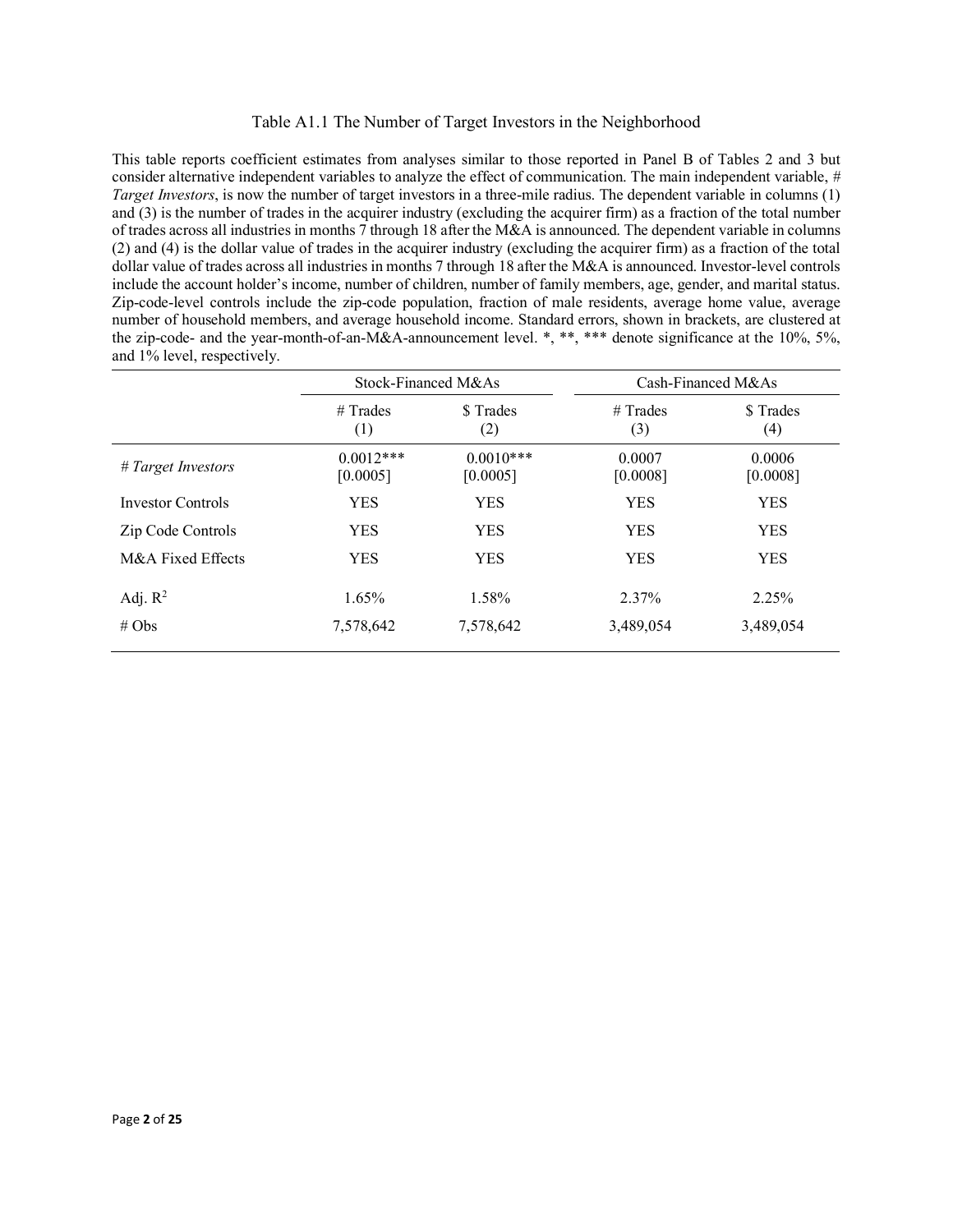### Table A1.2 Trading in the Same Direction?

This table reports coefficient estimates from regressions of target neighbor trading in the acquirer industry on target investor trading in the acquirer industry. The dependent variable in columns (1) and (3) is a target neighbor's number of buy (sell) trades in the acquirer industry (excluding the acquirer firm) as a fraction of the total number of buy (sell) trades across all industries in months 7 through 18 after the M&A is announced. The dependent variable in columns (2) and (4) is a target neighbor's dollar value of buy (sell) trades in the acquirer industry (excluding the acquirer firm) as a fraction of the total dollar value of buy (sell) trades across all industries in months 7 through 18 after the M&A is announced. The main independent variable, *Target Investor Trading*, is the corresponding target investor's total number or total dollar value of buy (sell) trades in the acquirer industry (excluding the acquirer firm) as a fraction of the total number or total dollar value of buy (sell) trades across all industries in months 7 through 18 after the M&A is announced. Investor-level controls include the account holder's income, number of children, number of family members, age, gender, and marital status. Zip-code-level controls include the zip-code population, fraction of male residents, average home value, average number of household members, and average household income. Standard errors, shown in brackets, are clustered at the zip-code- and the year-month-of-an-M&A-announcement level. \*, \*\*, \*\*\* denote significance at the 10%, 5%, and 1% level, respectively.

|                                | Buy                     |                         | Sell                   |                                |
|--------------------------------|-------------------------|-------------------------|------------------------|--------------------------------|
|                                | $#$ Trades<br>(1)       | \$ Trades<br>(2)        | $#$ Trades<br>(3)      | \$ Trades<br>$\left( 4\right)$ |
| <b>Target Investor Trading</b> | $0.0144***$<br>[0.0051] | $0.0138***$<br>[0.0051] | $0.0084**$<br>[0.0039] | $0.0082**$<br>[0.0040]         |
| Investor Controls              | <b>YES</b>              | <b>YES</b>              | <b>YES</b>             | <b>YES</b>                     |
| Zip Code Controls              | <b>YES</b>              | <b>YES</b>              | <b>YES</b>             | <b>YES</b>                     |
| M&A Fixed Effects              | <b>YES</b>              | <b>YES</b>              | <b>YES</b>             | <b>YES</b>                     |
| Adj. $R^2$                     | 1.52%                   | $1.51\%$                | 0.95%                  | $0.91\%$                       |
| # $Obs$                        | 7,578,642               | 7,578,642               | 7,578,642              | 7,578,642                      |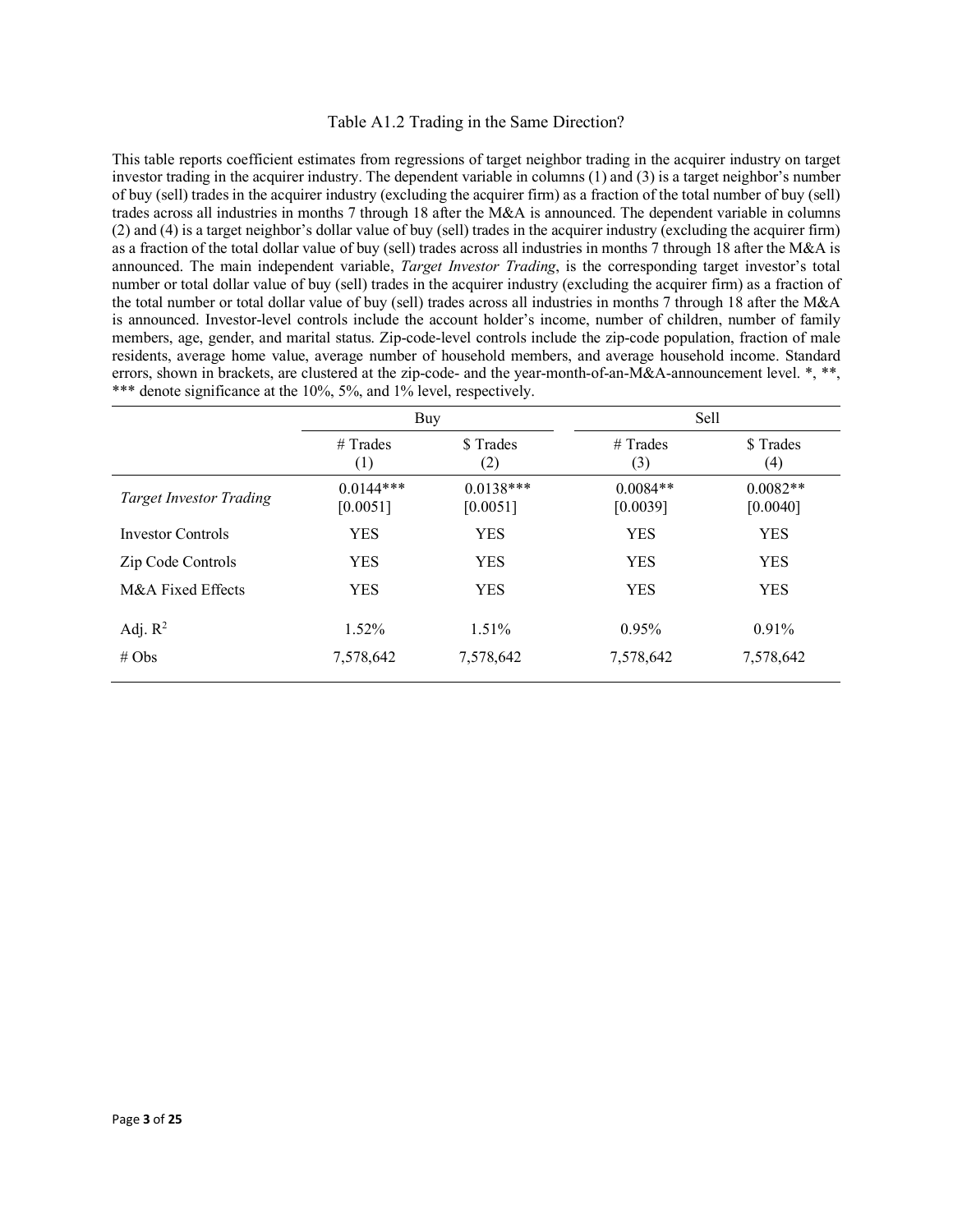## Table A1.3 Propensity versus Intensity of Trading in the Acquirer Industry

This table reports coefficient estimates from analyses similar to those reported in Table 2 but consider alternative dependent variables. The dependent variable is now an indicator variable, which takes the value of one if there is any trading in the acquirer industry in months 7 through 18 after the M&A is announced. We estimate both logit models (column (1)) and OLS regressions (columns (2)-(3)). For the logit models, the coefficient estimates are converted into marginal probabilities. Panel A reports coefficient estimates from regressions of investor trading in the acquirer industry on a target investor dummy, and Panel B reports coefficient estimates from regressions of investor trading in the acquirer industry on a target neighbor dummy. *Target Investor* is an indicator, which equals one if an investor possesses shares of the target stock at the end of the month prior to the M&A announcement. *Target Neighbor* is an indicator variable that takes the value of one if an investor lives within three miles of a target investor. Investor-level controls include the account holder's income, number of children, number of family members, age, gender, and marital status. Zip-code-level controls include the zip-code population, fraction of male residents, average home value, average number of household members, and average household income. Standard errors, shown in brackets, are clustered at the zip-code- and the year-month-of-an-M&A-announcement level. \*, \*\*, \*\*\* denote significance at the 10%, 5%, and 1% level, respectively.

|                          | Logit<br>(1)                                                              | <b>OLS</b><br>(2)       | <b>OLS</b><br>(3)       |
|--------------------------|---------------------------------------------------------------------------|-------------------------|-------------------------|
|                          | Panel A: Target Investors' Likelihood of Trading in the Acquirer Industry |                         |                         |
| <b>Target Investor</b>   | $0.0672***$<br>[0.0051]                                                   | $0.1028***$<br>[0.0111] | $0.0976***$<br>[0.0109] |
| <b>Investor Controls</b> | <b>YES</b>                                                                | <b>YES</b>              | <b>YES</b>              |
| Zip Code Controls        | <b>YES</b>                                                                | <b>YES</b>              | <b>YES</b>              |
| M&A Fixed Effects        | N <sub>O</sub>                                                            | N <sub>O</sub>          | <b>YES</b>              |
| Adj. $R^2$               | 0.11%                                                                     | 0.06%                   | 2.39%                   |
| # Obs                    | 7,580,930                                                                 | 7,580,930               | 7,580,930               |
|                          | Panel B: Target Neighbors' Likelihood of Trading in the Acquirer Industry |                         |                         |
| Target Neighbor          | $0.0126***$<br>[0.0017]                                                   | $0.0133***$<br>[0.0019] | $0.0059***$<br>[0.0017] |
| <b>Investor Controls</b> | <b>YES</b>                                                                | <b>YES</b>              | <b>YES</b>              |
| Zip Code Controls        | <b>YES</b>                                                                | <b>YES</b>              | <b>YES</b>              |
| M&A Fixed Effects        | N <sub>O</sub>                                                            | N <sub>O</sub>          | <b>YES</b>              |
| Adj. $R^2$               | 0.11%                                                                     | 0.05%                   | 2.38%                   |
| # Obs                    | 7,578,642                                                                 | 7,578,642               | 7,578,642               |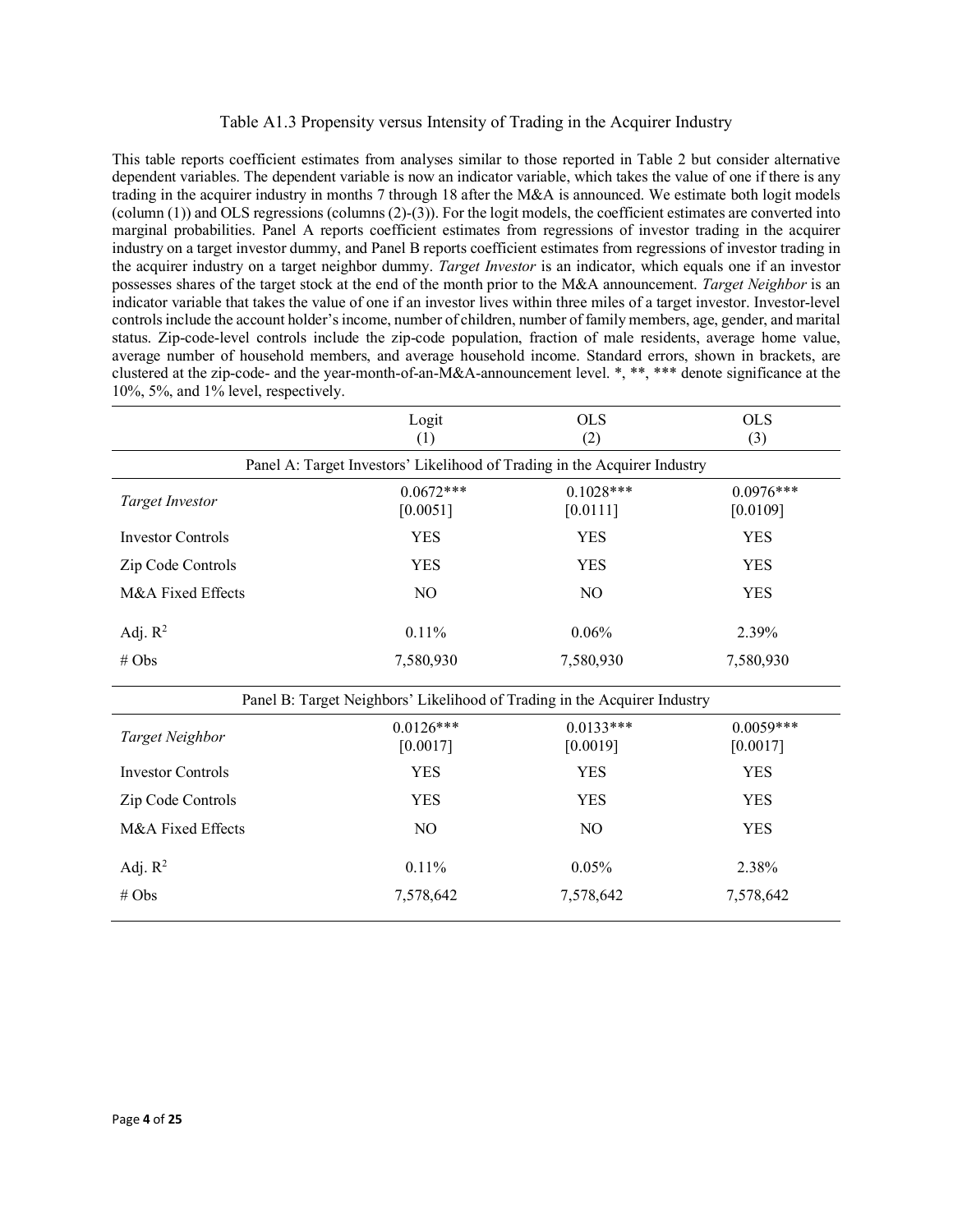## Table A1.4 The Likelihood of Trading in the Acquirer Firm Itself

This table reports coefficient estimates from analyses similar to those reported in Panel B of Table 2. The dependent variable is now investor trading in the acquirer firm itself in months 7 through 18 after the M&A is announced. The dependent variable in column (1) is the number of trades in the acquirer firm in months 7 through 18 after the M&A is announced. The dependent variable in column (2) is the logarithm of the dollar value of trades in the acquirer firm in months 7 through 18 after the M&A is announced. The dependent variable in column (3) is an indicator variable, which takes the value of one if an investor places at least one trade in the acquirer firm itself in months 7 through 18 after the M&A is announced. Investor-level controls include the account holder's income, number of children, number of family members, age, gender, and marital status. Zip-code-level controls include the zip-code population, fraction of male residents, average home value, average number of household members, and average household income. Standard errors, shown in brackets, are clustered at the zip-code- and the year-month-of-an-M&A-announcement level. \*, \*\*, \*\*\* denote significance at the 10%, 5%, and 1% level, respectively.

|                          | $#$ Trades<br>(1)       | \$ Trades<br>(2)        | I(Trades)<br>(3)         |
|--------------------------|-------------------------|-------------------------|--------------------------|
| Target Neighbor          | $0.0016***$<br>[0.0006] | $0.0074***$<br>[0.0026] | $0.0008$ ***<br>[0.0003] |
| <b>Investor Controls</b> | <b>YES</b>              | <b>YES</b>              | <b>YES</b>               |
| Zip Code Controls        | YES                     | <b>YES</b>              | <b>YES</b>               |
| M&A Fixed Effects        | <b>YES</b>              | <b>YES</b>              | <b>YES</b>               |
| Adj. $R^2$               | $0.49\%$                | $0.77\%$                | $0.75\%$                 |
| # $Obs$                  | 7,578,642               | 7,578,642               | 7,578,642                |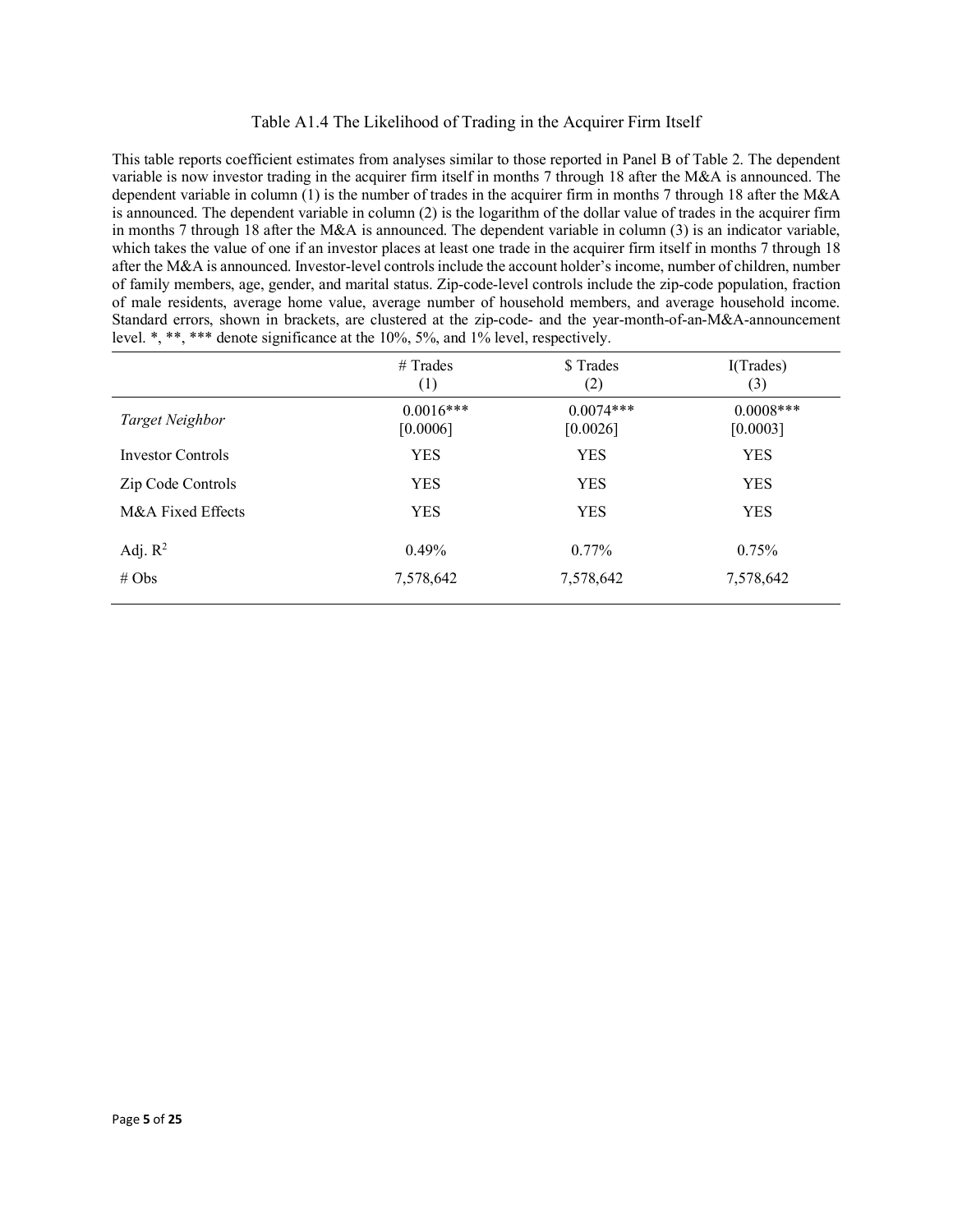## Table A1.5 Alternative Definitions of *Target Neighbor* and Alternative Time Horizons

This table reports coefficient estimates from regressions of investor trading in the acquirer industry on a target investor dummy or a target neighbor dummy. We conduct analyses similar to Table 2 but consider alternate definitions of what constitutes a target neighbor in Panel A and examine trading over alternative time horizons in Panels B. In Panel A, *Target Neighbor* is an indicator variable that takes the value of one if an investor lives within three miles (three to seven miles; seven to fifteen miles; fifteen to thirty miles) of a target investor. In Panel B, we examine the trading activity of target investors/target neighbor in months 19 through 30 (or in months 31 through months 42) after the M&A is announced. In Panel C, we also consider differences in trading in months 7 through 18 versus trading in months 1 through 6 after the M&A is announced. Investor-level controls include the account holder's income, number of children, number of family members, age, gender, and marital status. Zip-code-level controls include the zip-code population, fraction of male residents, average home value, average number of household members, and average household income. Standard errors, shown in brackets, are clustered at the zip-code- and the year-month-of-an-M&Aannouncement level. \*, \*\*, \*\*\* denote significance at the 10%, 5%, and 1% level, respectively.

|                          | $#$ Trades<br>$\left( 1\right)$ | \$ Trades<br>(2)        | $#$ Trades<br>(3)       | \$Trades<br>(4)         | $#$ Trades<br>(5)                                             | \$ Trades<br>(6)        | # Trades<br>(7)    | \$ Trades<br>(8)   |
|--------------------------|---------------------------------|-------------------------|-------------------------|-------------------------|---------------------------------------------------------------|-------------------------|--------------------|--------------------|
|                          |                                 |                         |                         |                         | Panel A: Neighbors of Different Distances to Target Investors |                         |                    |                    |
|                          |                                 | 0 to 3 Miles            |                         | 3 to 7 Miles            |                                                               | 7 to 15 Miles           |                    | 15 to 30 Miles     |
| Target Neighbor          | $0.0022***$<br>[0.0007]         | $0.0021***$<br>[0.0007] | $0.0018***$<br>[0.0005] | $0.0018***$<br>[0.0005] | $0.0014***$<br>[0.0003]                                       | $0.0015***$<br>[0.0003] | 0.0002<br>[0.0003] | 0.0002<br>[0.0003] |
| <b>Investor Controls</b> | <b>YES</b>                      | <b>YES</b>              | <b>YES</b>              | YES                     | <b>YES</b>                                                    | <b>YES</b>              | <b>YES</b>         | <b>YES</b>         |
| Zip Code Controls        | <b>YES</b>                      | <b>YES</b>              | <b>YES</b>              | <b>YES</b>              | <b>YES</b>                                                    | <b>YES</b>              | <b>YES</b>         | <b>YES</b>         |
| M&A Fixed Effects        | <b>YES</b>                      | <b>YES</b>              | <b>YES</b>              | <b>YES</b>              | <b>YES</b>                                                    | <b>YES</b>              | <b>YES</b>         | <b>YES</b>         |
| Adj. $R^2$               | 1.66%                           | 1.59%                   | 1.66%                   | 1.59%                   | 1.65%                                                         | 1.59%                   | 1.65%              | 1.58%              |
| # Obs                    | 7,578,642                       | 7,578,642               | 7,558,105               | 7,558,105               | 7,485,049                                                     | 7,485,049               | 7,336,619          | 7,336,619          |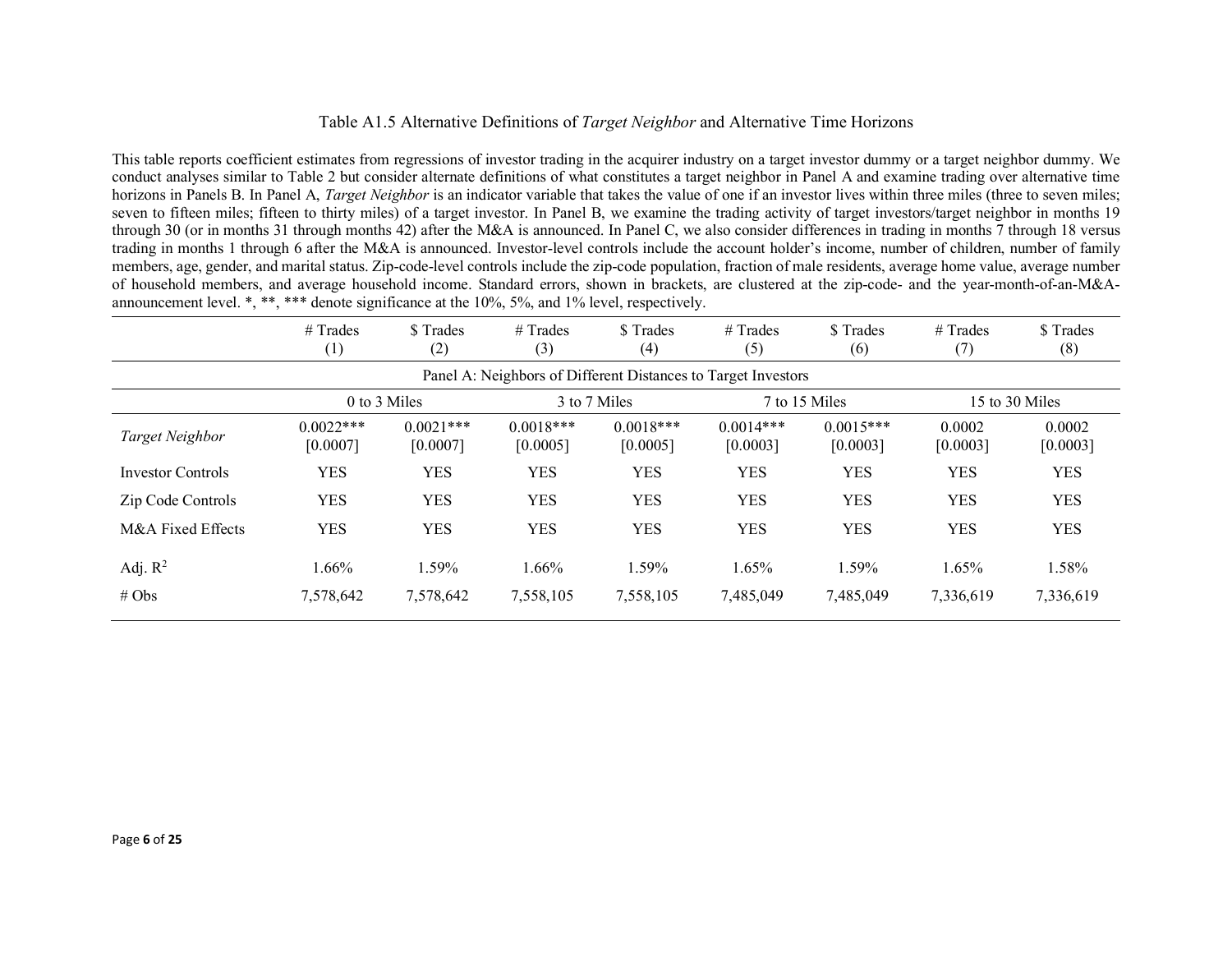|                                            | $#$ Trades<br>(1)       | \$Trades<br>(2)         | $#$ Trades<br>(3)       | \$Trades<br>(4)                    | # Trades<br>(5)    | \$ Trades<br>(6)   | # Trades<br>(7)         | \$ Trades<br>(8)   |
|--------------------------------------------|-------------------------|-------------------------|-------------------------|------------------------------------|--------------------|--------------------|-------------------------|--------------------|
|                                            |                         |                         |                         | Panel B: Alternative Time Horizons |                    |                    |                         |                    |
|                                            |                         |                         | <b>Target Investors</b> |                                    |                    |                    | <b>Target Neighbors</b> |                    |
|                                            |                         | Months 19 to 30         |                         | Months $31$ to $42$                | Months 19 to 30    |                    |                         | Months 31 to 42    |
| Target Investor/<br><b>Target Neighbor</b> | $0.0178***$<br>[0.0030] | $0.0130***$<br>[0.0026] | $0.0123***$<br>[0.0035] | $0.0107***$<br>[0.0032]            | 0.0005<br>[0.0006] | 0.0008<br>[0.0006] | 0.0001<br>[0.0007]      | 0.0005<br>[0.0007] |
| <b>Investor Controls</b>                   | <b>YES</b>              | <b>YES</b>              | <b>YES</b>              | <b>YES</b>                         | <b>YES</b>         | <b>YES</b>         | <b>YES</b>              | <b>YES</b>         |
| Zip Code Controls                          | <b>YES</b>              | <b>YES</b>              | <b>YES</b>              | <b>YES</b>                         | <b>YES</b>         | <b>YES</b>         | <b>YES</b>              | <b>YES</b>         |
| M&A Fixed Effects                          | <b>YES</b>              | <b>YES</b>              | <b>YES</b>              | <b>YES</b>                         | <b>YES</b>         | <b>YES</b>         | <b>YES</b>              | <b>YES</b>         |
| Adj. $R^2$                                 | 1.47%                   | 1.39%                   | 1.28%                   | 1.21%                              | 1.47%              | 1.39%              | 1.28%                   | 1.21%              |
| # Obs                                      | 5,814,983               | 5,814,983               | 3,696,168               | 3,696,168                          | 5,812,950          | 5,812,950          | 3,694,682               | 3,694,682          |

Table A1.5 Continued.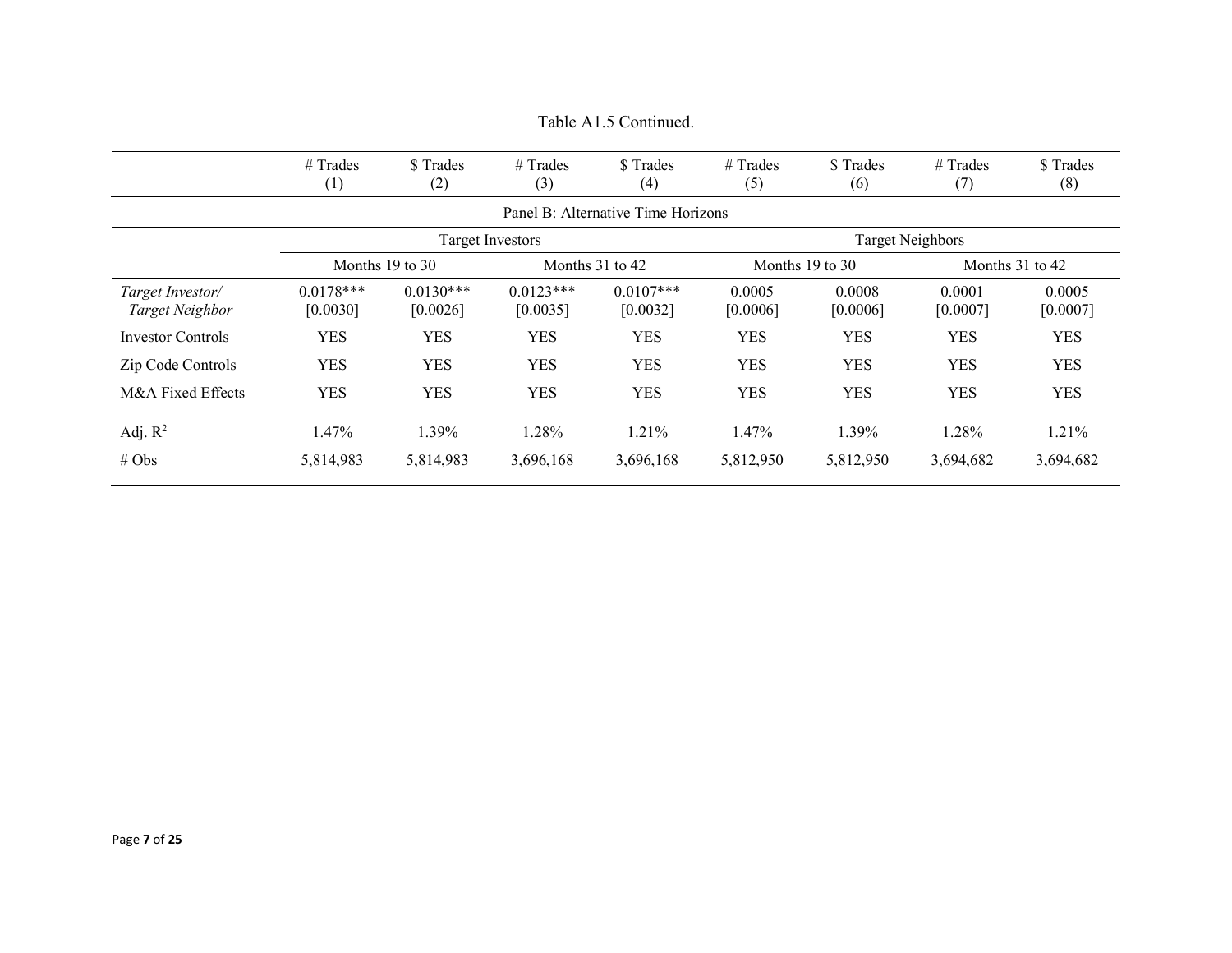|                                     | $#$ Trades<br>$\left(1\right)$ | \$Trades<br>(2)         | $#$ Trades<br>(3)       | \$ Trades<br>(4)      | $#$ Trades<br>(5)                                           | \$Trades<br>(6)        | $#$ Trades<br>(7)       | \$ Trades<br>(8)   |
|-------------------------------------|--------------------------------|-------------------------|-------------------------|-----------------------|-------------------------------------------------------------|------------------------|-------------------------|--------------------|
|                                     |                                |                         |                         |                       | Panel C: Trading in Months 7-18 minus Trading in Months 1-6 |                        |                         |                    |
|                                     |                                |                         | <b>Target Investors</b> |                       |                                                             |                        | <b>Target Neighbors</b> |                    |
|                                     |                                | Stock-Financed M&As     |                         | $Cash-Financed M&As$  |                                                             | Stock-Financed M&As    |                         | Cash-Financed M&As |
| Target Investor/<br>Target Neighbor | $0.0122***$<br>[0.0038]        | $0.0118***$<br>[0.0038] | $0.0089*$<br>[0.0051]   | $0.0091*$<br>[0.0051] | $0.0025***$<br>[0.0007]                                     | $0.0026**$<br>[0.0007] | 0.0008<br>[0.0011]      | 0.0006<br>[0.0011] |
| <b>Investor Controls</b>            | <b>YES</b>                     | <b>YES</b>              | <b>YES</b>              | YES.                  | <b>YES</b>                                                  | <b>YES</b>             | <b>YES</b>              | <b>YES</b>         |
| Zip Code Controls                   | <b>YES</b>                     | <b>YES</b>              | <b>YES</b>              | <b>YES</b>            | <b>YES</b>                                                  | <b>YES</b>             | <b>YES</b>              | <b>YES</b>         |
| M&A Fixed Effects                   | <b>YES</b>                     | <b>YES</b>              | <b>YES</b>              | <b>YES</b>            | <b>YES</b>                                                  | <b>YES</b>             | <b>YES</b>              | <b>YES</b>         |
| Adj. $R^2$<br># $Obs$               | 1.42%<br>4,892,588             | .38%<br>4,892,588       | 2.06%<br>2,283,907      | 1.99%<br>2,283,907    | 1.41%<br>4,890,872                                          | $1.37\%$<br>4,890,872  | 2.06%<br>2,283,329      | 1.98%<br>2,283,329 |

## Table A1.5 Continued.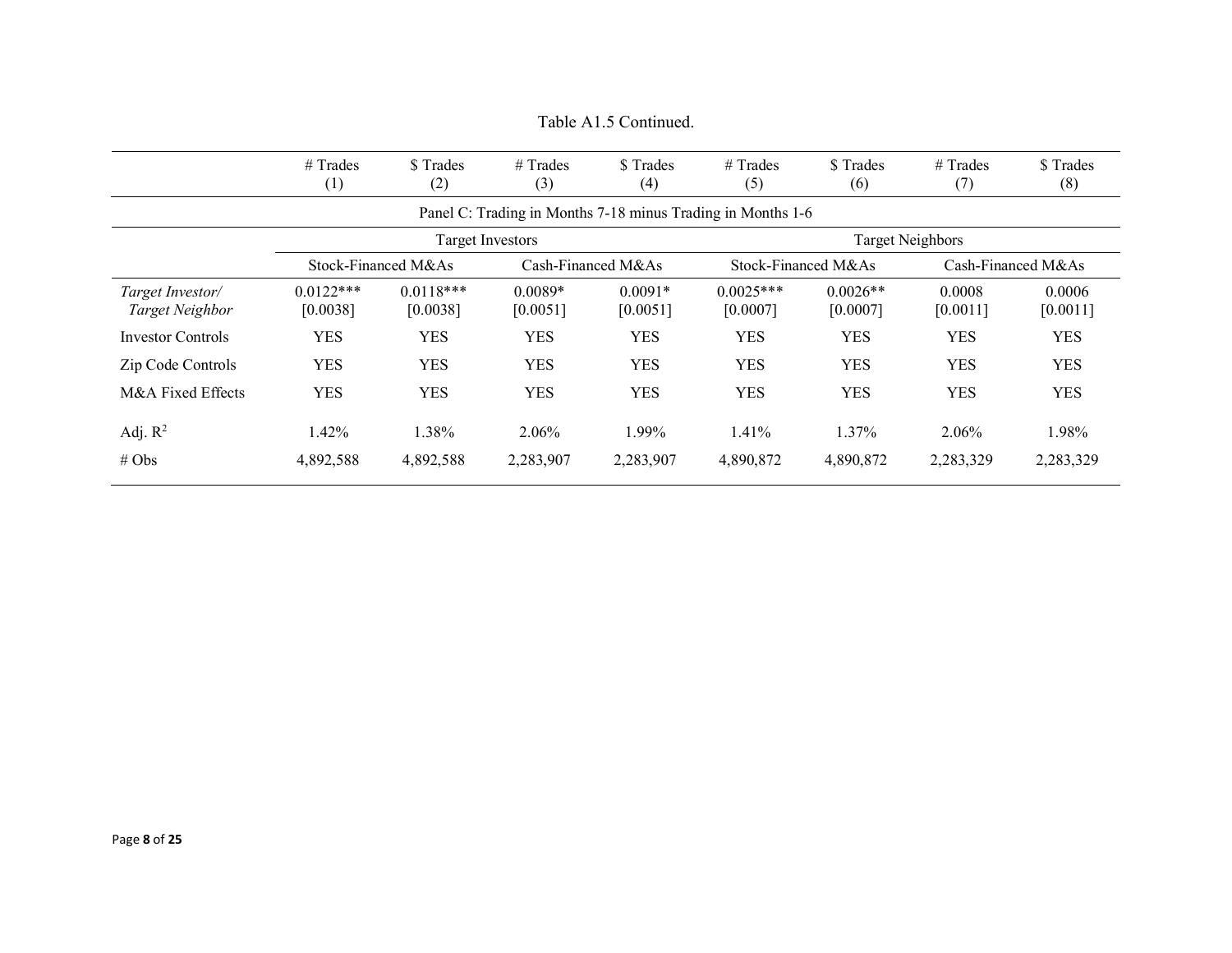### Table A1.6 Pseudo-Target Investors and Pseudo-Target Neighbors

This table reports coefficient estimates from analyses similar to those reported in Tables 2 and 3. Rather than examining the trading behavior of target investors and target neighbors, we now consider the trading behavior of pseudo-target investors in Panel A and consider pseudo-target neighbors in Panel B. Specifically, for each M&A, we identify the industry peer that has the closest market capitalization and book-to-market ratio to the actual target firm and that is not being acquired itself ( $\equiv$  "pseudo target firm"). We then examine whether current shareholders of the pseudo target firm and their neighbors change their trading behavior vis-à-vis the acquirer industry. In Panels C and D, we consider only investors (target investors or target investors' neighbors) who trade or hold stocks in the acquirer industry within the year prior to the M&A announcement (and, as a result, are much less likely to be positively "shocked" by the endowment of acquirer firm shares). Investor-level controls include the account holder's income, number of children, number of family members, age, gender, and marital status. Zip-code-level controls include the zip-code population, fraction of male residents, average home value, average number of household members, and average household income. Standard errors, shown in brackets, are clustered at the zip-code- and the year-month-ofan-M&A-announcement level. \*, \*\*, \*\*\* denote significance at the 10%, 5%, and 1% level, respectively.

|                          |                       | Stock-Financed M&A                                                 | Cash-Financed M&A     |                       |  |
|--------------------------|-----------------------|--------------------------------------------------------------------|-----------------------|-----------------------|--|
|                          | # Trades<br>(1)       | \$Trades<br>(2)                                                    | # Trades<br>(3)       | \$Trades<br>(4)       |  |
|                          |                       | Panel A: Pseudo Target Investors' Trading in the Acquirer Industry |                       |                       |  |
| Pseudo Target Investor   | 0.0006<br>[0.0018]    | $-0.0006$<br>[0.0019]                                              | $-0.0009$<br>[0.0028] | $-0.0003$<br>[0.0030] |  |
| <b>Investor Controls</b> | <b>YES</b>            | <b>YES</b>                                                         | <b>YES</b>            | <b>YES</b>            |  |
| Zip Code Controls        | <b>YES</b>            | <b>YES</b>                                                         | <b>YES</b>            | <b>YES</b>            |  |
| M&A Fixed Effects        | <b>YES</b>            | <b>YES</b>                                                         | <b>YES</b>            | <b>YES</b>            |  |
| Adj. $R^2$               | 1.66%                 | 1.59%                                                              | 2.36%                 | 2.25%                 |  |
| # $Obs$                  | 7,558,105             | 7,558,105                                                          | 3,476,999             | 3,476,999             |  |
|                          |                       | Panel B: Pseudo Target Neighbors' Trading in the Acquirer Industry |                       |                       |  |
| Pseudo Target Neighbor   | $-0.0003$<br>[0.0006] | $-0.0003$<br>[0.0006]                                              | 0.0005<br>[0.0008]    | 0.0004<br>[0.0008]    |  |
| <b>Investor Controls</b> | <b>YES</b>            | <b>YES</b>                                                         | <b>YES</b>            | <b>YES</b>            |  |
| Zip Code Controls        | <b>YES</b>            | <b>YES</b>                                                         | <b>YES</b>            | <b>YES</b>            |  |
| M&A Fixed Effects        | <b>YES</b>            | <b>YES</b>                                                         | <b>YES</b>            | <b>YES</b>            |  |
| Adj. $R^2$               | 1.66%                 | 1.59%                                                              | 2.36%                 | 2.25%                 |  |
| # Obs                    | 7,555,604             | 7,555,604                                                          | 3,475,477             | 3,475,477             |  |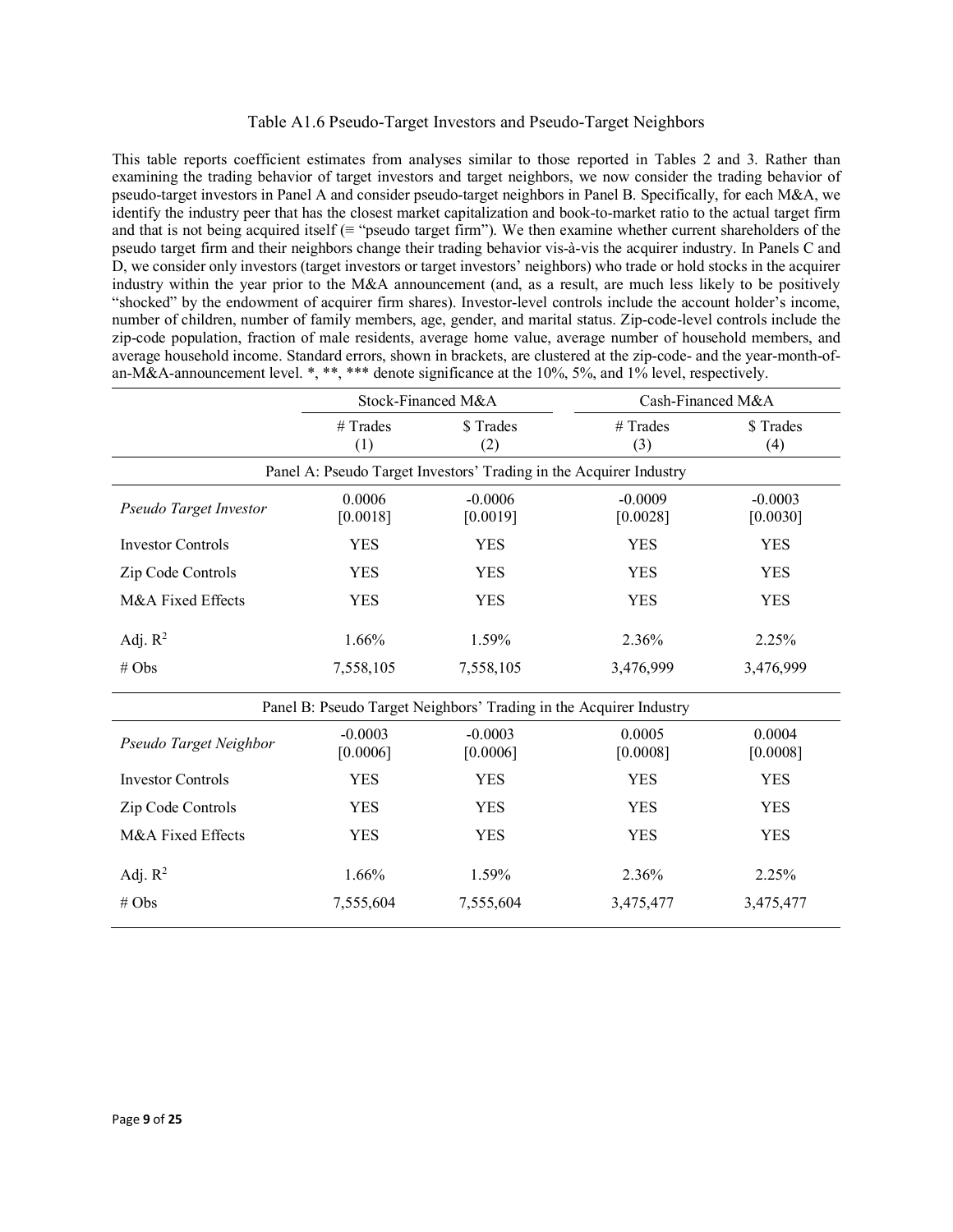|                          |                       | Stock-Financed M&A    | Cash-Financed M&A                                                                                                                                         |                       |  |
|--------------------------|-----------------------|-----------------------|-----------------------------------------------------------------------------------------------------------------------------------------------------------|-----------------------|--|
|                          | $#$ Trades<br>(1)     | \$Trades<br>(2)       | # Trades<br>(3)                                                                                                                                           | \$Trades<br>(4)       |  |
|                          |                       |                       | Panel C: Target Investors' Trading in the Acquirer Industry among Investors<br>who Trade or Hold Stocks in the Acquire Industry in the Year prior the M&A |                       |  |
| Target Investor          | 0.0048<br>[0.0050]    | 0.0009<br>[0.0052]    | $-0.0015$<br>[0.0096]                                                                                                                                     | $-0.0040$<br>[0.0098] |  |
| <b>Investor Controls</b> | <b>YES</b>            | <b>YES</b>            | <b>YES</b>                                                                                                                                                | <b>YES</b>            |  |
| Zip Code Controls        | <b>YES</b>            | <b>YES</b>            | <b>YES</b>                                                                                                                                                | <b>YES</b>            |  |
| M&A Fixed Effects        | <b>YES</b>            | <b>YES</b>            | <b>YES</b>                                                                                                                                                | <b>YES</b>            |  |
| Adj. $R^2$               | 8.83%                 | 8.68%                 | 9.87%                                                                                                                                                     | 9.68%                 |  |
| # Obs                    | 1,551,059             | 1,551,059             | 587,642                                                                                                                                                   | 587,642               |  |
|                          |                       |                       | Panel D: Target Neighbors' Trading in the Acquirer Industry among Investors<br>who Trade or Hold Stocks in the Acquire Industry in the Year prior the M&A |                       |  |
| Target Neighbor          | $-0.0034$<br>[0.0029] | $-0.0040$<br>[0.0030] | 0.0026<br>[0.0055]                                                                                                                                        | 0.0044<br>[0.0059]    |  |
| <b>Investor Controls</b> | <b>YES</b>            | <b>YES</b>            | <b>YES</b>                                                                                                                                                | <b>YES</b>            |  |
| Zip Code Controls        | <b>YES</b>            | <b>YES</b>            | <b>YES</b>                                                                                                                                                | <b>YES</b>            |  |
| M&A Fixed Effects        | YES                   | <b>YES</b>            | <b>YES</b>                                                                                                                                                | <b>YES</b>            |  |

Adj. R<sup>2</sup> 8.83% 8.68% 9.87% 9.68% # Obs 1,549,568 1,549,568 587,323 587,323

Table A1.6 Continued.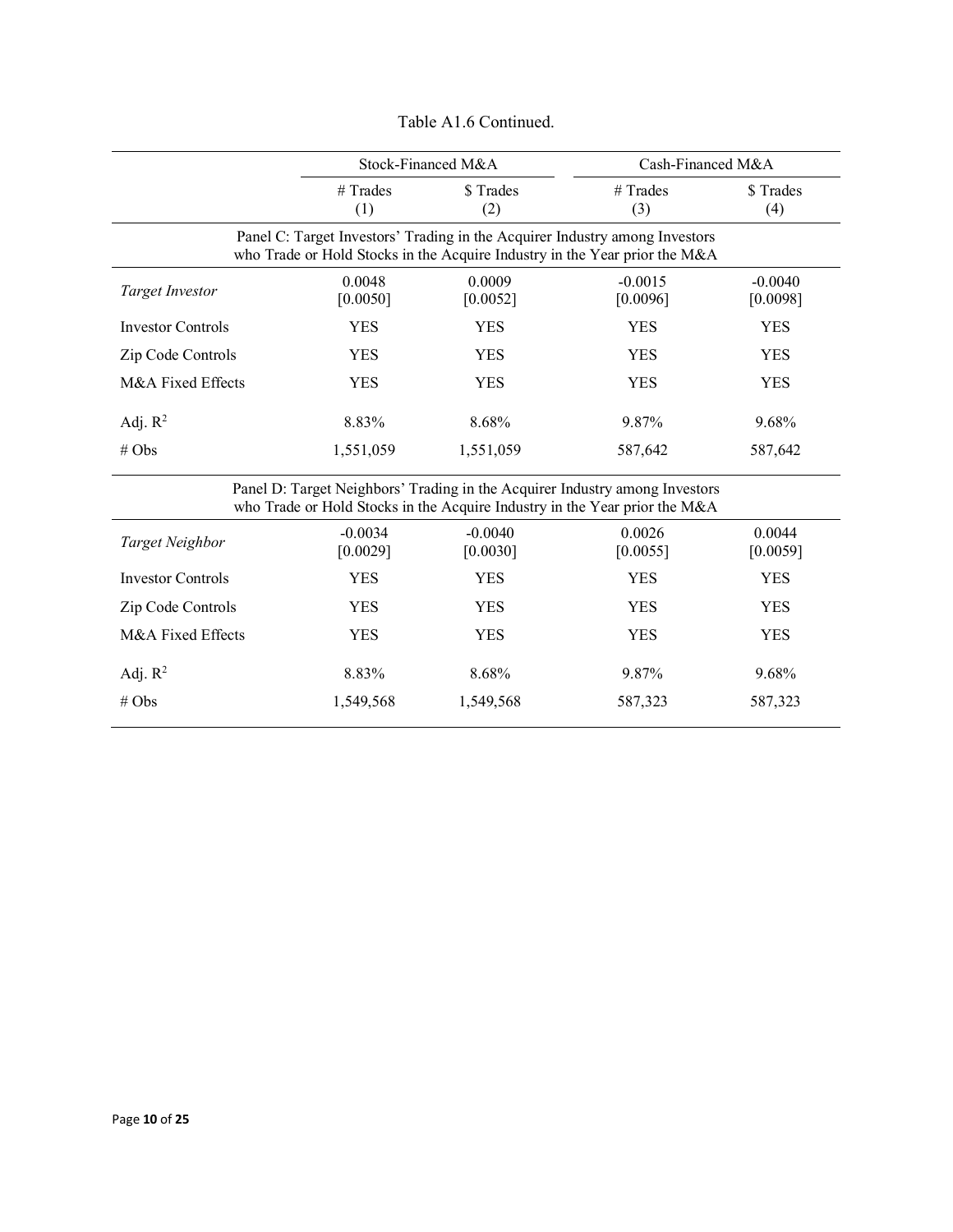## Table A1.7 "Target Investors" Instrumented via Lagged One-Year Holdings

This table reports coefficient estimates from analyses similar to those reported in Tables 2 and 3 but consider alternative definitions of target investors. *Target Investor* in Panel A is now an indicator, which equals one if an investor possesses shares of the target stock *one year prior to the M&A announcement*. *Target Neighbor* in Panel B is an indicator variable that takes the value of one if an investor lives within three miles of such a target investor. The dependent variable in columns (1)-(3) is the number of trades in the acquirer industry (excluding the acquirer firm) as a fraction of the total number of trades across all industries in months 7 through 18 after the M&A is announced. The dependent variable in columns (2)-(4) is the dollar value of trades in the acquirer industry (excluding the acquirer firm) as a fraction of the total dollar value of trades across all industries in months 7 through 18 after the M&A is announced. Investor-level controls include the account holder's income, number of children, number of family members, age, gender, and marital status. Zip-code-level controls include the zip-code population, fraction of male residents, average home value, average number of household members, and average household income. Standard errors, shown in brackets, are clustered at the zip-code- and the year-month-of-an-M&A-announcement level. \*, \*\*, \*\*\* denote significance at the 10%, 5%, and 1% level, respectively.

|                          | Stock-Financed M&As     |                           | Cash-Financed M&As    |                       |  |
|--------------------------|-------------------------|---------------------------|-----------------------|-----------------------|--|
|                          | # Trades<br>(1)         | \$Trades<br>(2)           | # Trades<br>(3)       | \$Trades<br>(4)       |  |
|                          |                         | Panel A: Target Investors |                       |                       |  |
| <b>Target Investor</b>   | $0.0142***$<br>[0.0034] | $0.0120***$<br>[0.0033]   | 0.0013<br>[0.0033]    | 0.0013<br>[0.0033]    |  |
| <b>Investor Controls</b> | <b>YES</b>              | <b>YES</b>                | <b>YES</b>            | <b>YES</b>            |  |
| Zip Code Controls        | <b>YES</b>              | <b>YES</b>                | <b>YES</b>            | <b>YES</b>            |  |
| M&A Fixed Effects        | <b>YES</b>              | <b>YES</b>                | <b>YES</b>            | <b>YES</b>            |  |
| Adj. $R^2$               | 1.50%                   | 1.44%                     | 2.35%                 | 2.24%                 |  |
| # Obs                    | 6,943,336               | 6,943,336                 | 3,220,313             | 3,220,313             |  |
|                          |                         | Panel B: Target Neighbors |                       |                       |  |
| Target Neighbor          | $0.0014**$<br>[0.0006]  | $0.0015**$<br>[0.0007]    | $-0.0001$<br>[0.0009] | $-0.0001$<br>[0.0009] |  |
| <b>Investor Controls</b> | <b>YES</b>              | <b>YES</b>                | <b>YES</b>            | <b>YES</b>            |  |
| Zip Code Controls        | <b>YES</b>              | <b>YES</b>                | <b>YES</b>            | <b>YES</b>            |  |
| M&A Fixed Effects        | <b>YES</b>              | <b>YES</b>                | <b>YES</b>            | <b>YES</b>            |  |
| Adj. $R^2$               | 1.50%                   | 1.45%                     | 2.35%                 | 2.24%                 |  |
| # Obs                    | 6,941,105               | 6,941,105                 | 3,219,641             | 3,219,641             |  |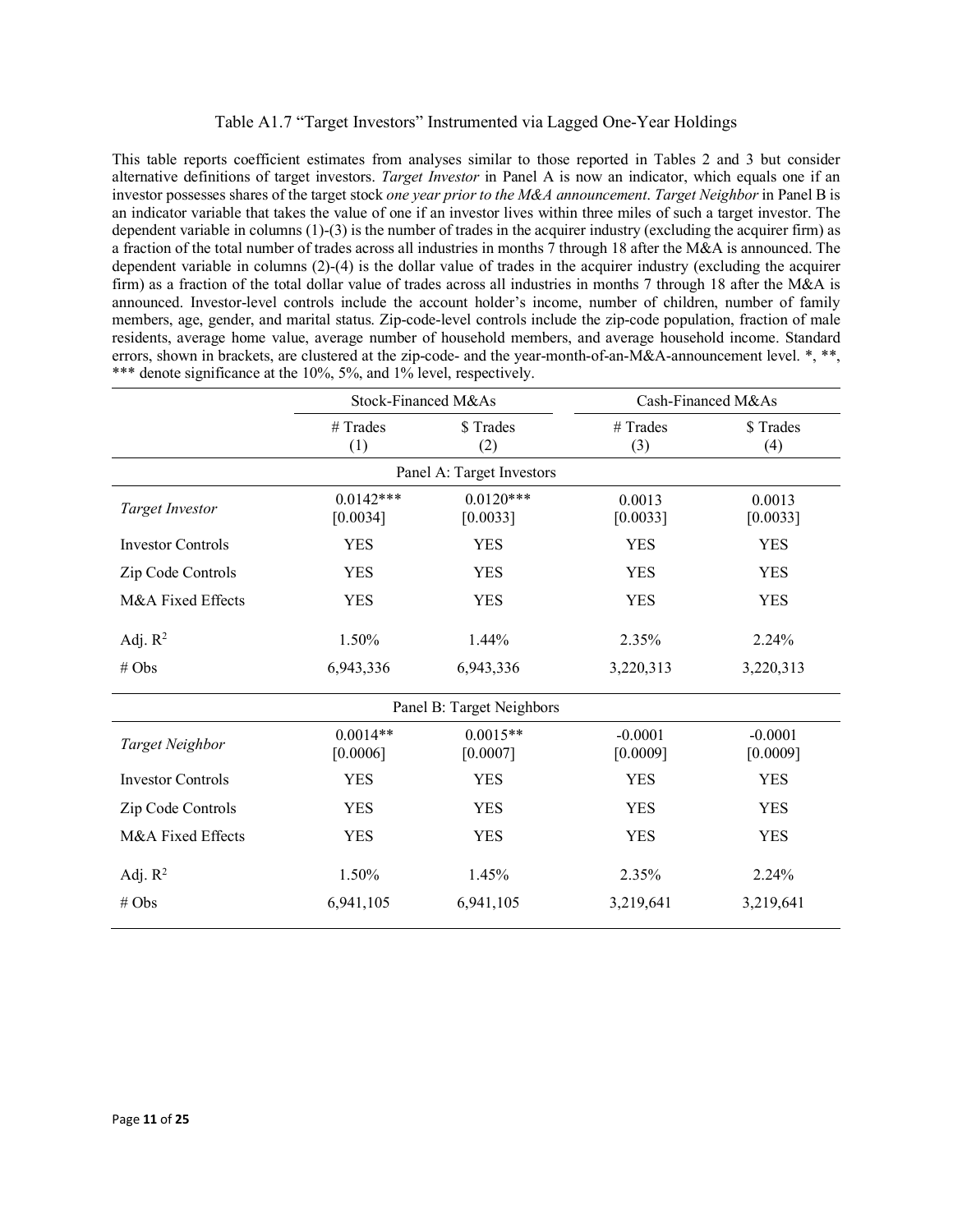#### **A2.1 Descriptions of Results in Tables A2.2-A2.5**

A key strength of our setting is that we can point to what *triggered* word-of-mouth communication. In this section, we take advantage of this feature and examine how the "size of contagion," that is, how much target neighbors trade in the acquirer industry, varies with conditions of the environment, characteristics of the trigger, and investor characteristics.

#### **a. "Sociable Communities"**

To further assess whether word of mouth is stronger in more sociable communities, we follow prior work (Brown, Ivković, Smith and Weisbenner 2008) and consider three complementary measures at the state level: seminar or class attendance, club meeting attendance, and community project participation. The data are from [www.bowlingalone.com/data.php3.](http://www.bowlingalone.com/data.php3) In Panel A of Table A2.2, we sort target neighbors based on whether the corresponding target investor resides in a state with above-median sociability, or below-median sociability. We then re-estimate regression equation (2) in each of the two subsamples. In short, we find that while the size of contagion is strong in the more sociable states, it is indistinguishable from zero in the less sociable states.

In additional analyses, we test whether the size of contagion varies with how long investors have lived in their respective areas and how densely populated their respective areas are. A target investor's tendency to interact with her neighbors should increase with the number of years such investor has lived in her neighborhood. We label all target investors who have lived in the same neighborhood for more than five years as long-term residents, and those who have lived in the neighborhood for less than five years as short-term residents. We then sort target neighbors based on whether the corresponding target investor is a long-term resident or a short-term resident. We use the five-year cutoff to ensure that we have similar numbers of investors across the two groups. As can be seen in Panel B of Table A2.2, we find that the size of contagion is about three to five times larger when the corresponding target investor is a long-term resident than when the corresponding target investor is a short-term resident.

Page **12** of **25** We also conjecture that an investor pair living within a three-mile radius in a less populated area is more likely to interact with one another than an investor pair living within a three-mile radius in a more populated area (e.g., certain areas in Upstate New York versus Manhattan). To test this idea, we contrast the behavior of investors residing in metropolitan areas that are in the top quartile in terms of population to that of investors residing in metropolitan areas that are below the  $75<sup>th</sup>$  percentile in terms of population. Again, we use the top quartile cutoff to ensure that we have similar numbers of investors across the two groups. Consistent with our conjecture, we find that the size of contagion in the less-populated areas is more than twice as large as that in the more populated areas (Panel C of Table A2.2).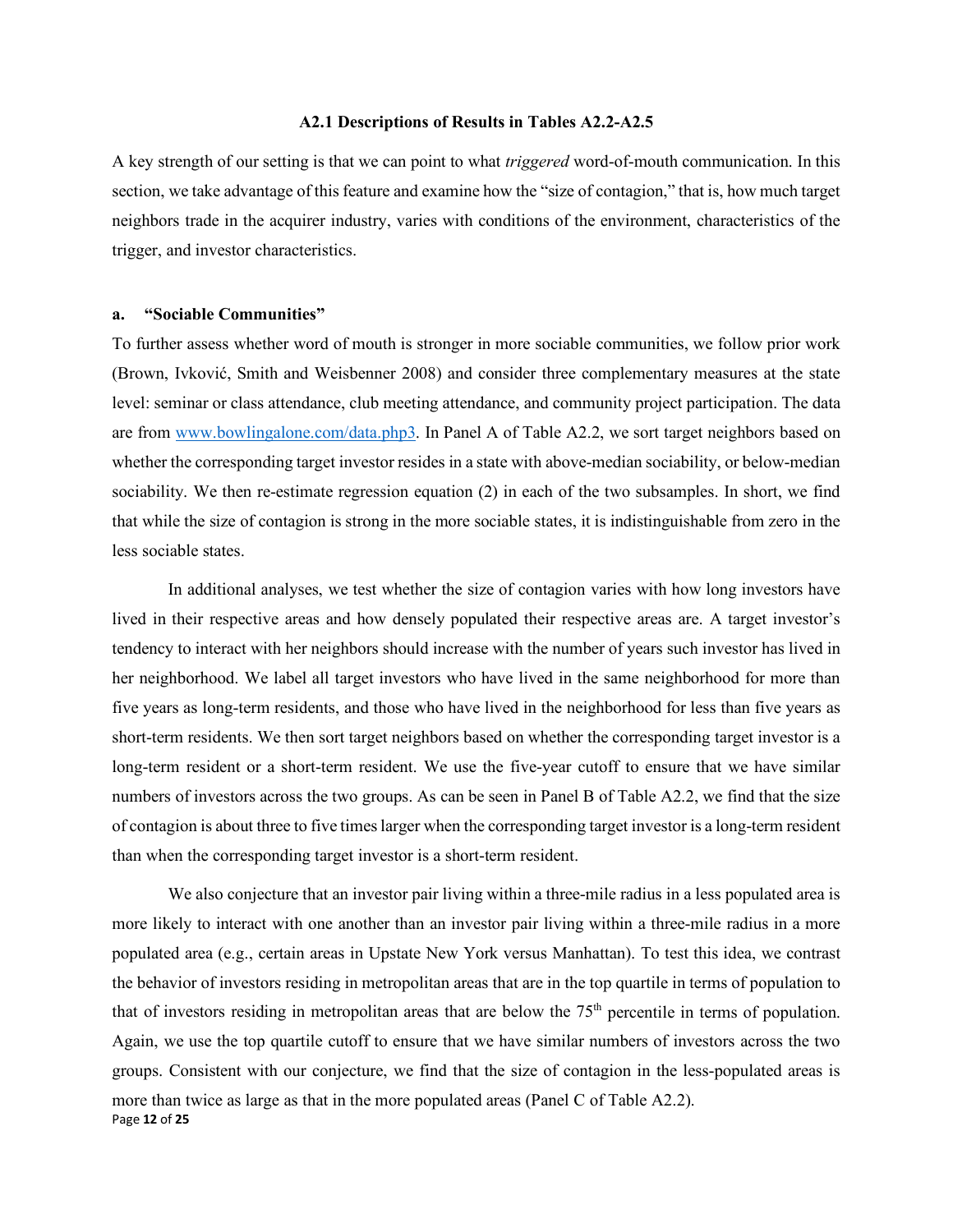#### **b. Market Uncertainty and Investor Sentiment**

We now turn to the determinants that we believe are new to the literature. First, we hypothesize that in times of high uncertainty about the overall market and low investor sentiment, investors are wary of new investment ideas and less likely to act on such ideas. This makes it harder for new investment ideas to propagate among investors. To test this hypothesis, we sort M&As into halves based on the Chicago Board Options Exchange Volatility Index or based on the latest available University of Michigan Consumer Sentiment Index, both as of the week prior to the M&A announcement. We then re-estimate regression equation (2) separately in each half.

As can be seen from Panel A of Table A2.3, the size of contagion in periods of low market uncertainty is nearly twice as large as that in periods of high market uncertainty. Panel B shows further that the size of contagion in periods of high investor sentiment is nearly four times as large as that in periods of low investor sentiment.

## **c. Extraneous News Events**

Next, we turn to extraneous news events that vary not only at the aggregate market level, but also in the cross-section of investors. As argued in Hirshleifer, Lim and Teoh (2009), attention is finite and investors can focus only on a small subset of signals at a time. We build on this argument and conjecture that investors are less likely to discuss investment ideas if there are important distractions. We focus on two types of distractions: NFL playoff games and weather-related emergencies (e.g., blizzards, tornados, or wildfires).

In Panel A of Table A2.4, we sort target neighbors based on whether the corresponding target investor resides in a metropolitan area with a local NFL team playing in the playoffs in the week before or after the corresponding M&A announcement ("Distracted"), or not ("Not Distracted"). In Panel B, we sort target neighbors based on whether the corresponding target investor resides within 100 miles of the focal point of a weather-related emergency in the week before or after the corresponding M&A announcement ("Distracted"), or not ("Not Distracted"). Our data source for weather-related emergencies is the National Centers for Environmental Information [\(https://www.ncdc.noaa.gov\)](https://www.ncdc.noaa.gov/).<sup>[1](#page-12-0)</sup>

As shown in Panel A of Table A2.4, our estimate for the size of contagion is highly significant when target investors and their neighbors are not distracted by an NFL playoff game, but insignificant and close to zero when target investors and their neighbors are distracted. Similarly, Panel B of the same table shows that there is sizeable contagion when target investors and their neighbors are not distracted by a

<span id="page-12-0"></span>Page **13** of **25** <sup>1</sup> We consider the following weather-related emergencies: Winter storm, blizzard, heavy snow, flood, ice storm, tornado, avalanche, excessive heat, wildfire, dust storm, exceptional drought, tropical storm, and hurricane.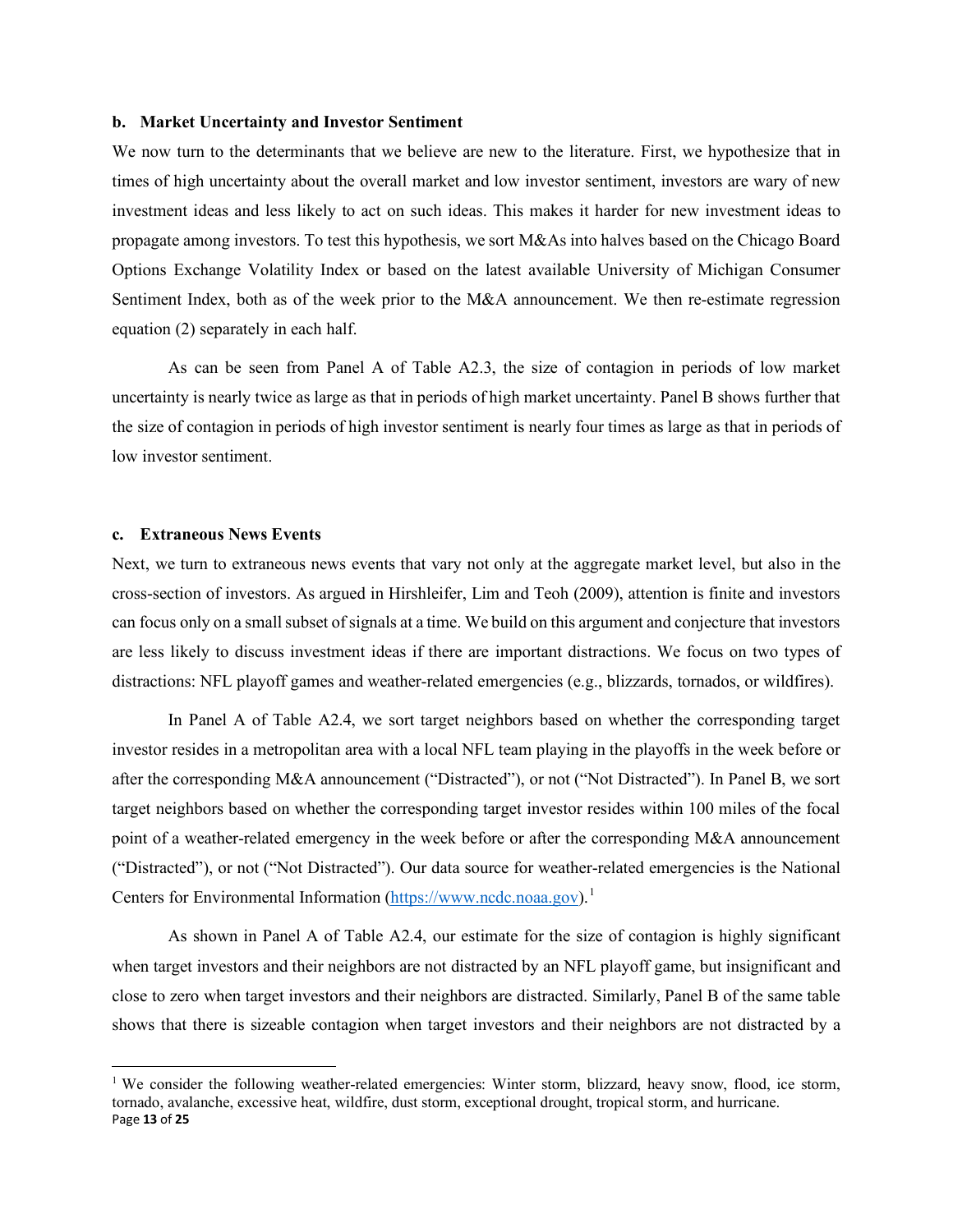weather-related emergency. There is zero contagion when target investors and their neighbors are in no such luck.

## **d. Valence**

A large body of work argues and provides evidence that individuals prefer to share positive stories over negative stories (Berger and Milkman, 2012; Berger 2014). While we do not directly observe the stories that target investors share with their neighbors, we conjecture that the valence of their stories is more likely to be positive if they are triggered by a positive event. We consider two measures for the positivity of a trigger: the corresponding target firm's announcement-day return and whether the relevant M&A is considered a friendly deal or a hostile takeover.

In Panel A of Table A2.5, we report results from sorting M&As into halves based on target-firmannouncement-day returns. We find that the size of contagion within the subsample of above-median announcement-day returns is nearly three times as large as that within the subsample of below-median announcement-day returns. Similarly, Panel B shows that while there is strong contagion ensuing friendly M&As, there is no reliable contagion following hostile takeovers.

#### **e. Saliency**

Retail investors generally hold a small number of stocks in their portfolios. In our sample, the median retail investor holds three stocks. Any change in one stock position should therefore have a material impact on retail investors' attention and subsequent information-gathering activity. However, there is wide variation in portfolio size across retail investors and we suspect that our effect becomes weaker the more stocks a target investor holds in her portfolio.

In Panel C of Table A2.4, we compute for each target investor the number of stocks in her portfolio ("portfolio size"). We then sort target neighbors into halves based on the corresponding target investor's portfolio size. In line with expectations, we observe strong contagion when a target investor has a belowmedian portfolio size and no reliable contagion when a target investor has an above-median portfolio size.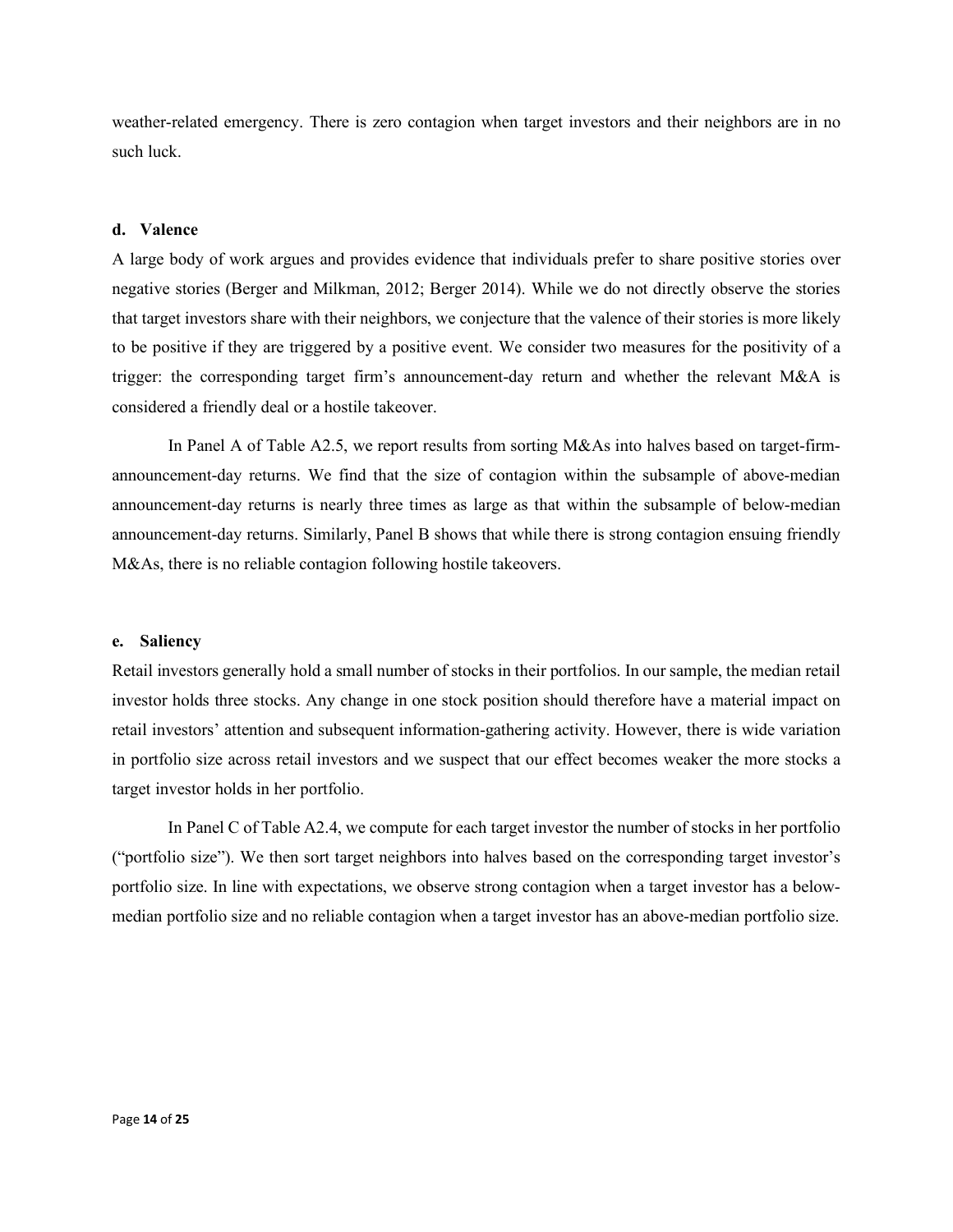#### Table A2.2 Determinants of the Size of Contagion: Social Characteristics

This table reports coefficient estimates from regressions of investor trading in the acquirer industry on a target neighbor dummy. The regressions are identical to those in Panel B of Table 2 where the key independent variable is *Target Neighbor*, but we now estimate the regressions separately for various subsamples. *Target Neighbor* is an indicator variable that takes the value of one if an investor lives within three miles of a target investor. In Panel A, we consider three indices of sociability from Putnam (2000): (1) seminar or class attendance; (2) club meeting attendance; (3) community project participation. We sort investors based on whether the corresponding investors reside in a state with above-median sociability, or below-median sociability. In Panel B, we sort target neighbors based on whether the corresponding target investor's length of residency at his/her current address is above five years ("High"), or below ("Low"). We choose the five-year cutoff to ensure that we have roughly the same number of observations in each group. In Panel C, we focus on target neighbors residing in metropolitan areas(those with a valid primary metropolitan statistical area number) and we sort target neighbors based on whether the corresponding target investor's metropolitan area has a population size that sits above the 75<sup>th</sup> percentile of its distribution ("High"), or below ("Low"). We choose the  $75<sup>th</sup>$ -percentile cutoff to ensure that we have roughly the same number of observations in each group. Investorlevel controls include the account holder's income, number of children, number of family members, age, gender, and marital status. Zip-code-level controls include the zip-code population, fraction of male residents, average home value, average number of household members, and average household income. Standard errors, shown in brackets, are clustered at the zip-code- and the year-month-of-an-M&A-announcement level. \*, \*\*, \*\*\* denote significance at the 10%, 5%, and 1% level, respectively.

|                 | Above Median            |                                           | <b>Below Median</b>   |                       |
|-----------------|-------------------------|-------------------------------------------|-----------------------|-----------------------|
|                 | # Trades<br>(1)         | \$Trades<br>(2)                           | $#$ Trades<br>(3)     | \$ Trades<br>(4)      |
|                 |                         | Panel A1: Seminar or Class Attendance     |                       |                       |
| Target Neighbor | $0.0028***$<br>[0.0009] | $0.0027***$<br>[0.0009]                   | $-0.0008$<br>[0.0011] | $-0.0008$<br>[0.0011] |
| Adj. $R^2$      | 1.80%                   | 1.73%                                     | 1.52%                 | 1.46%                 |
| # Obs           | 3,334,639               | 3,334,639                                 | 1,718,047             | 1,718,047             |
|                 |                         | Panel A2: Club Meeting Attendance         |                       |                       |
| Target Neighbor | $0.0039***$<br>[0.0011] | $0.0039***$<br>[0.0011]                   | 0.0003<br>[0.0009]    | 0.0002<br>[0.0009]    |
| Adj. $R^2$      | 1.72%                   | 1.65%                                     | 1.67%                 | 1.61%                 |
| # Obs           | 2,847,664               | 2,847,664                                 | 2,205,022             | 2,205,022             |
|                 |                         | Panel A3: Community Project Participation |                       |                       |
| Target Neighbor | $0.0030***$<br>[0.0009] | $0.0030***$<br>[0.0009]                   | 0.0005<br>[0.0010]    | 0.0004<br>0.0010      |
| Adj. $R^2$      | 1.76%                   | 1.70%                                     | 1.62%                 | 1.56%                 |
| # Obs           | 2,817,378               | 2,817,378                                 | 2,235,308             | 2,235,308             |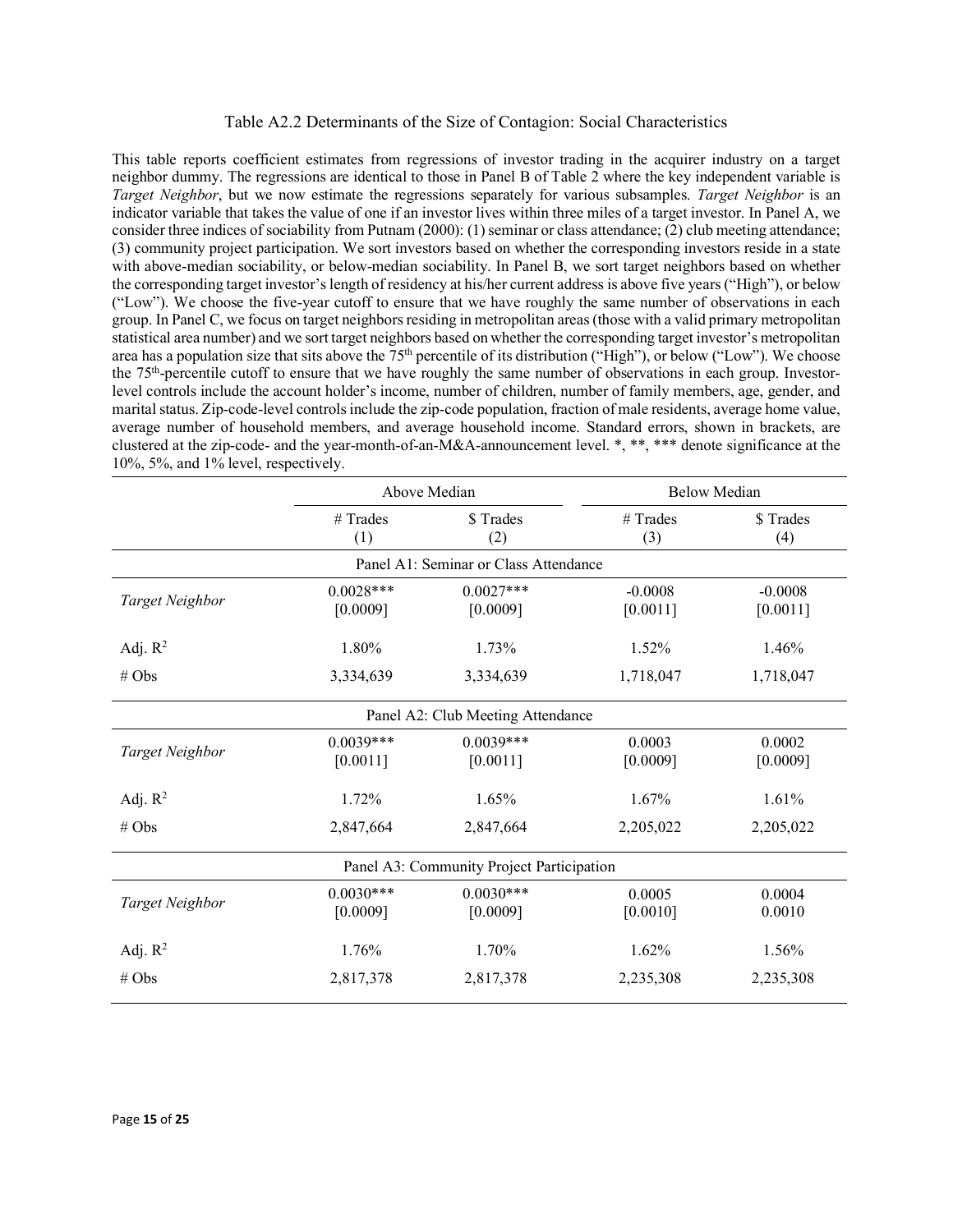|                   | High                    |                                                        | Low                    |                         |
|-------------------|-------------------------|--------------------------------------------------------|------------------------|-------------------------|
|                   | $#$ Trades<br>(1)       | \$Trades<br>(2)                                        | # Trades<br>(3)        | \$Trades<br>(4)         |
|                   |                         | Panel B: Target Investors' Length at Current Residence |                        |                         |
| Target Neighbor   | $0.0026***$<br>[0.0008] | $0.0027***$<br>[0.0008]                                | 0.0010<br>[0.0020]     | 0.0006<br>[0.0021]      |
| Investor control  | <b>YES</b>              | <b>YES</b>                                             | <b>YES</b>             | <b>YES</b>              |
| Zip Code control  | <b>YES</b>              | <b>YES</b>                                             | <b>YES</b>             | <b>YES</b>              |
| M&A Fixed Effects | <b>YES</b>              | <b>YES</b>                                             | <b>YES</b>             | <b>YES</b>              |
| Adj. $R^2$        | 1.73%                   | 1.66%                                                  | 1.73%                  | 1.56%                   |
| # Obs             | 6,711,168               | 6,711,168                                              | 6,689,865              | 6,689,865               |
|                   |                         | Panel C: Population                                    |                        |                         |
| Target Neighbor   | 0.0010<br>[0.0010]      | 0.0009<br>[0.0010]                                     | $0.0025**$<br>[0.0012] | $0.0024**$<br>[0.00012] |
| Investor control  | <b>YES</b>              | <b>YES</b>                                             | <b>YES</b>             | <b>YES</b>              |
| Zip Code control  | <b>YES</b>              | <b>YES</b>                                             | <b>YES</b>             | <b>YES</b>              |
| M&A Fixed Effects | <b>YES</b>              | <b>YES</b>                                             | <b>YES</b>             | <b>YES</b>              |
| Adj. $R^2$        | 2.00%                   | 1.93%                                                  | 1.75%                  | 1.66%                   |
| # Obs             | 1,432,760               | 1,432,760                                              | 1,506,281              | 1,506,281               |

Table A2.2 Continued.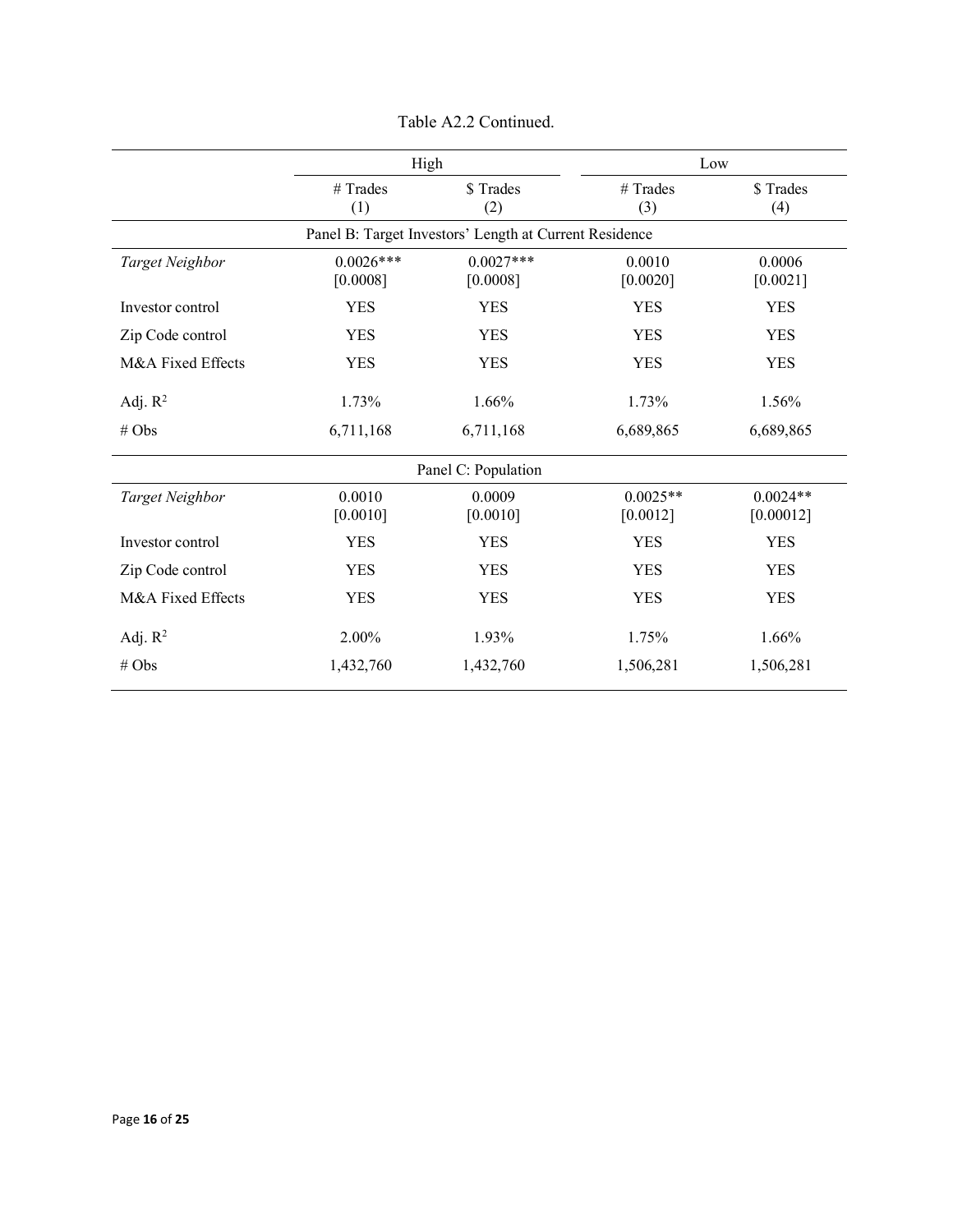### Table A2.3 Determinants of the Size of Contagion: Market Uncertainty and Investor Sentiment

This table reports coefficient estimates from regressions of investor trading in the acquirer industry on a target neighbor dummy. The regressions are identical to those in Panel B of Table 2 where the key independent variable is *Target Neighbor*, but we now estimate the regressions separately for various subsamples. *Target Neighbor* is an indicator variable that takes the value of one if an investor lives within three miles of a target investor. In Panel A, we sort M&As into halves based on the Chicago Board Options Exchange Volatility Index as of the week prior to the M&A announcement. In Panel B, we sort M&As into halves based on the latest available University of Michigan Consumer Sentiment Index. "High" and "Low" represent top- and bottom-half observations, respectively. Investorlevel controls include the account holder's income, number of children, number of family members, age, gender, and marital status. Zip-code-level controls include the zip-code population, fraction of male residents, average home value, average number of household members, and average household income. Standard errors, shown in brackets, are clustered at the zip-code- and the year-month-of-an-M&A-announcement level. \*, \*\*, \*\*\* denote significance at the 10%, 5%, and 1% level, respectively.

|                          | High                    |                             | Low                     |                        |  |
|--------------------------|-------------------------|-----------------------------|-------------------------|------------------------|--|
|                          | $#$ Trades<br>(1)       | \$Trades<br>(2)             | # Trades<br>(3)         | \$Trades<br>(4)        |  |
|                          |                         | Panel A: Market Uncertainty |                         |                        |  |
| Target Neighbor          | $0.0015*$<br>[0.0009]   | $0.0016*$<br>[0.0009]       | $0.0028***$<br>[0.0010] | $0.0025**$<br>[0.0010] |  |
| <b>Investor Controls</b> | <b>YES</b>              | <b>YES</b>                  | <b>YES</b>              | <b>YES</b>             |  |
| Zip Code Controls        | <b>YES</b>              | <b>YES</b>                  | <b>YES</b>              | <b>YES</b>             |  |
| M&A Fixed Effects        | <b>YES</b>              | <b>YES</b>                  | <b>YES</b>              |                        |  |
| Adj. $R^2$               | 1.62%                   | 1.54%                       | 1.67%                   | 1.61%                  |  |
| # Obs                    | 3,690,916               | 3,690,916<br>3,887,726      |                         | 3,887,726              |  |
|                          |                         | Panel B: Investor Sentiment |                         |                        |  |
| Target Neighbor          | $0.0038***$<br>[0.0011] | $0.0032***$<br>[0.0011]     | 0.0010<br>[0.0008]      | 0.0013<br>[0.0009]     |  |
| <b>Investor Controls</b> | <b>YES</b>              | <b>YES</b>                  | <b>YES</b>              | <b>YES</b>             |  |
| Zip Code Controls        | <b>YES</b>              | <b>YES</b>                  | <b>YES</b>              | <b>YES</b>             |  |
| M&A Fixed Effects        | <b>YES</b>              | <b>YES</b>                  | <b>YES</b>              | <b>YES</b>             |  |
| Adj. $R^2$               | 1.76%                   | 1.69%                       | 1.55%                   | 1.49%                  |  |
| # Obs                    | 3,743,758               | 3,743,758                   | 3,834,884               | 3,834,884              |  |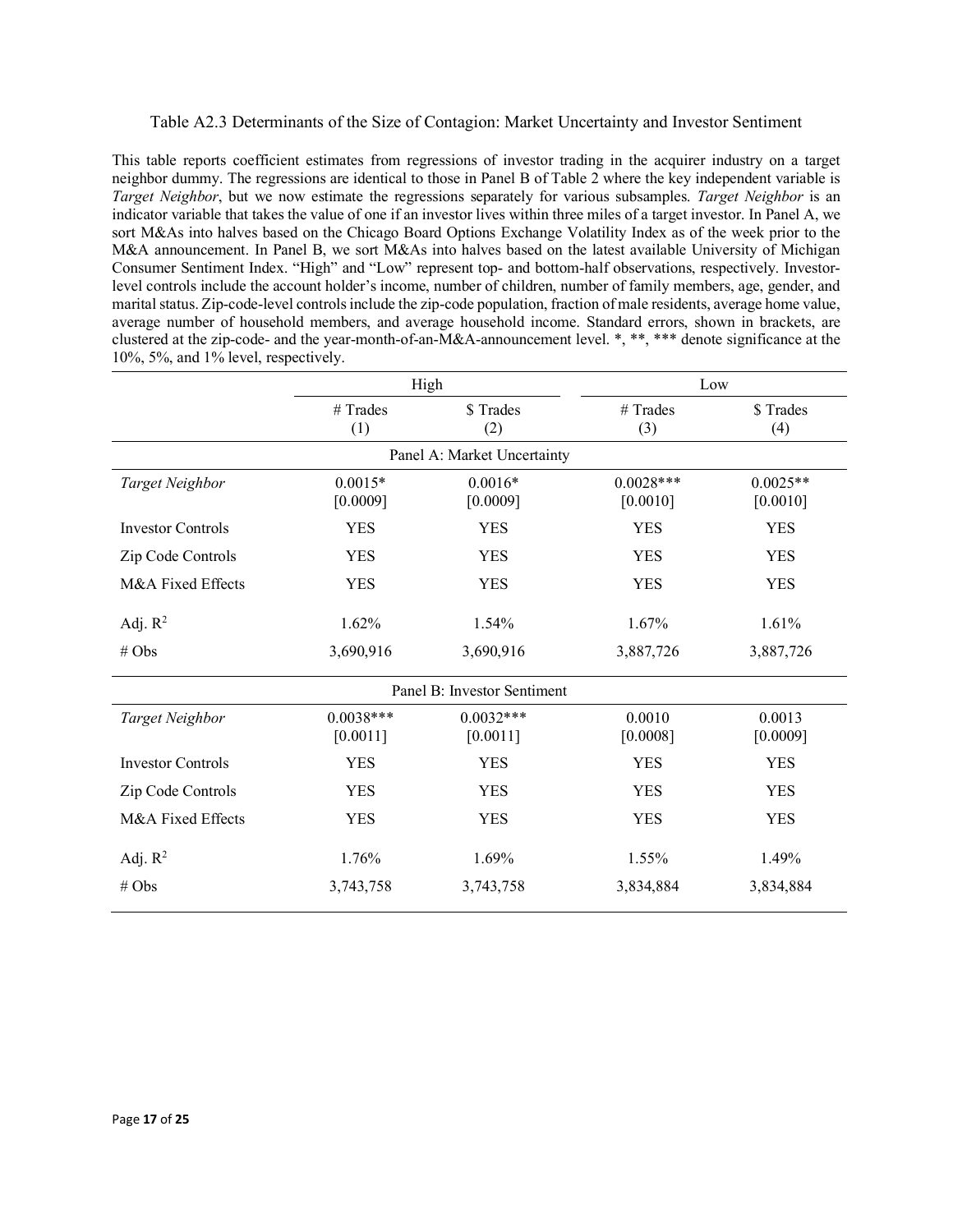### Table A2.4 Determinants of the Size of Contagion: Sports- and Weather-Related Distractions

This table reports coefficient estimates from regressions of investor trading in the acquirer industry on a target neighbor dummy. The regressions are identical to those in Panel B of Table 2 where the key independent variable is *Target Neighbor*, but we now estimate the regressions separately for various subsamples. *Target Neighbor* is an indicator variable that takes the value of one if an investor lives within three miles of a target investor. In Panel A, we sort target neighbors based on whether the corresponding target investor resides in a metropolitan area with a local NFL team playing in the playoffs in the week before or after the corresponding M&A announcement ("Distracted"), or not ("Not Distracted"). In Panel B, we sort target neighbors based on whether the corresponding target investor resides within 100 miles of the focal point of a weather-related emergency in the week before or after the corresponding M&A announcement ("Distracted"), or not ("Not Distracted"). Investor-level controls include the account holder's income, number of children, number of family members, age, gender, and marital status. Zip-codelevel controls include the zip-code population, fraction of male residents, average home value, average number of household members, and average household income. Standard errors, shown in brackets, are clustered at the zip-codeand the year-month-of-an-M&A-announcement level. \*, \*\*, \*\*\* denote significance at the 10%, 5%, and 1% level, respectively.

|                                      | Distracted<br>\$Trades<br># Trades<br>(1)<br>(2) |                                       |                         | Not Distracted          |  |  |  |  |
|--------------------------------------|--------------------------------------------------|---------------------------------------|-------------------------|-------------------------|--|--|--|--|
|                                      |                                                  |                                       | # Trades<br>(3)         | \$Trades<br>(4)         |  |  |  |  |
| Panel A: Sports-Related Distractions |                                                  |                                       |                         |                         |  |  |  |  |
| Target Neighbor                      | $-0.0009$<br>[0.0033]                            | $-0.0008$<br>[0.0035]                 | $0.0023***$<br>[0.0007] | $0.0022***$<br>[0.0007] |  |  |  |  |
| <b>Investor Controls</b>             | <b>YES</b>                                       | <b>YES</b>                            | <b>YES</b>              | <b>YES</b>              |  |  |  |  |
| Zip Code Controls                    | <b>YES</b>                                       | <b>YES</b>                            | <b>YES</b>              | <b>YES</b>              |  |  |  |  |
| M&A Fixed Effects                    | <b>YES</b>                                       | <b>YES</b>                            | <b>YES</b>              |                         |  |  |  |  |
| Adj. $R^2$                           | 1.65%                                            | 1.58%                                 | 1.65%                   |                         |  |  |  |  |
| # Obs                                | 7,542,361                                        | 7,542,361                             | 7,576,766               | 7,576,766               |  |  |  |  |
|                                      |                                                  | Panel B: Weather-Related Distractions |                         |                         |  |  |  |  |
| Target Neighbor                      | 0.0007<br>(0.0014)                               | 0.0009<br>(0.0015)                    | $0.0026***$<br>(0.0008) | $0.0023***$<br>(0.0008) |  |  |  |  |
| <b>Investor Controls</b>             | <b>YES</b>                                       | <b>YES</b>                            | <b>YES</b>              | <b>YES</b>              |  |  |  |  |
| Zip Code Controls                    | <b>YES</b>                                       | <b>YES</b>                            | <b>YES</b>              |                         |  |  |  |  |
| M&A Fixed Effects                    | <b>YES</b>                                       | <b>YES</b>                            | <b>YES</b>              | <b>YES</b>              |  |  |  |  |
| Adj. $R^2$                           | 1.65%                                            | 1.58%                                 | 1.65%                   | 1.58%                   |  |  |  |  |
| # Obs                                | 7,548,038                                        | 7,5548,038                            | 7,571,089               | 7,571,089               |  |  |  |  |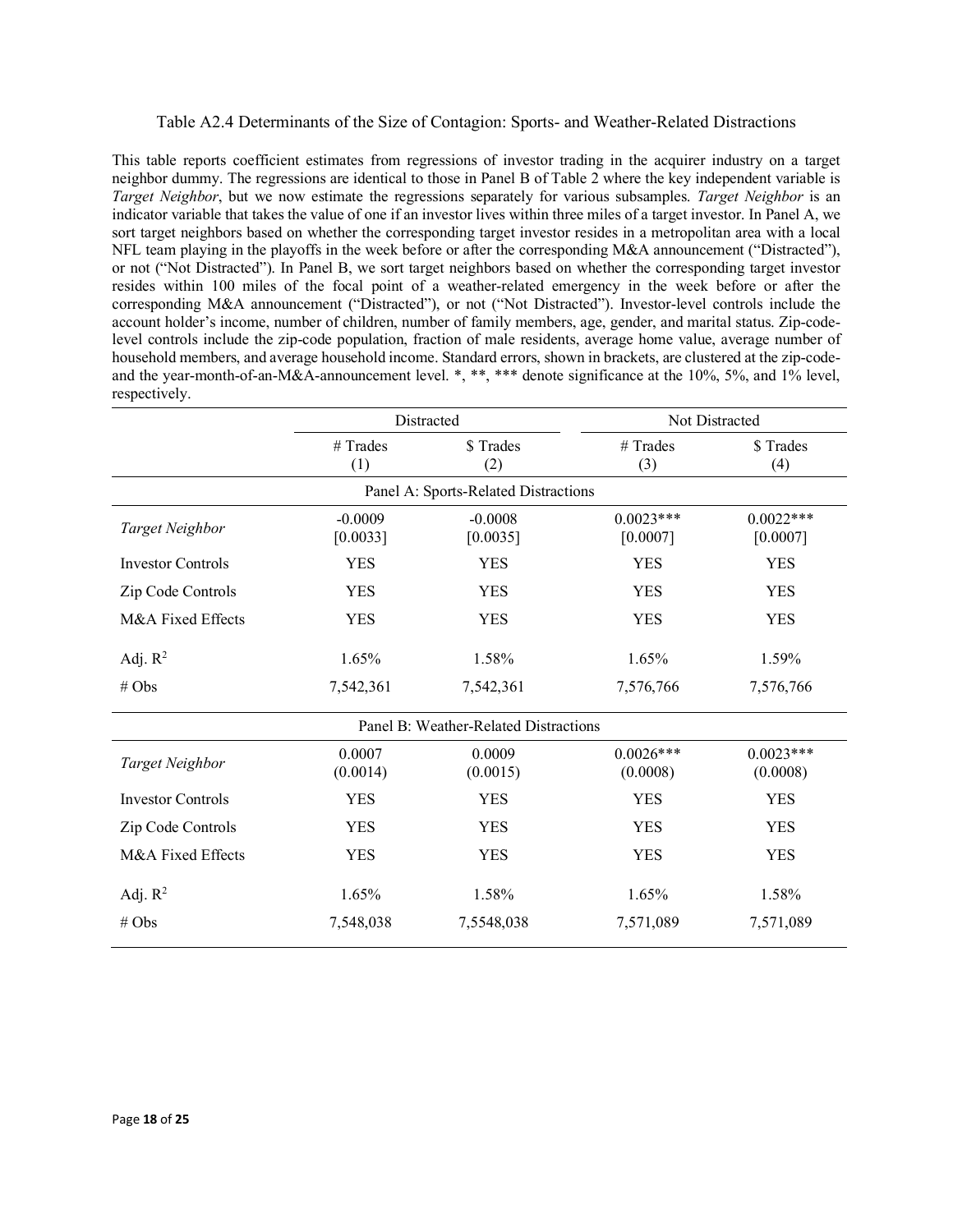### Table A2.5 Determinants of the Size of Contagion: Characteristics of the Trigger

This table reports coefficient estimates from regressions of investor trading in the acquirer industry on a target neighbor dummy. The regressions are identical to those in Panel B of Table 2 where the key independent variable is *Target Neighbor*, but we now estimate the regressions separately for various subsamples. *Target Neighbor* is an indicator variable that takes the value of one if an investor lives within three miles of a target investor. In Panel A, we sort M&As into halves based on the target firm's announcement day returns. "High" and "Low" represent top- and bottom-half observations, respectively. In Panel B, we sort M&As - for which we have the relevant data - based on whether they represent friendly M&As or hostile takeovers. "High" and "Low" represent friendly M&As and hostile takeovers, respectively. In Panel C, we sort target neighbors based on whether the corresponding target investor's portfolio size - in terms of number of stocks - is in the bottom half of its distribution or in the top half of its distribution. As any stock replacement in an investor's portfolio should be more salient when such investor has fewer stocks in her portfolio, bottom-half observations are allocated to the "High"-salience columns and top-half observations are allocated to the "Low"-salience columns. Investor-level controls include the account holder's income, number of children, number of family members, age, gender, and marital status. Zip-code-level controls include the zip-code population, fraction of male residents, average home value, average number of household members, and average household income. Standard errors, shown in brackets, are clustered at the zip-code- and the year-month-of-an-M&Aannouncement level. \*, \*\*, \*\*\* denote significance at the 10%, 5%, and 1% level, respectively.

|                          |                                                                 | High                                                     | Low                   |                       |  |
|--------------------------|-----------------------------------------------------------------|----------------------------------------------------------|-----------------------|-----------------------|--|
|                          | # Trades<br>(1)                                                 | \$Trades<br>(2)                                          |                       | \$Trades<br>(4)       |  |
|                          | Panel A: Positivity ("High versus Low Announcement Day Return") |                                                          |                       |                       |  |
| Target Neighbor          | $0.0034***$<br>[0.0010]                                         | $0.0034***$<br>[0.0010]                                  | 0.0013<br>[0.0009]    | 0.0011<br>[0.0009]    |  |
| <b>Investor Controls</b> | <b>YES</b>                                                      | <b>YES</b>                                               | <b>YES</b>            | <b>YES</b>            |  |
| Zip Code Controls        | <b>YES</b>                                                      | <b>YES</b>                                               | <b>YES</b>            | <b>YES</b>            |  |
| M&A Fixed Effects        | <b>YES</b>                                                      | <b>YES</b>                                               | <b>YES</b>            | <b>YES</b>            |  |
| Adj. $R^2$               | 1.83%                                                           | 1.76%                                                    | 1.47%                 | 1.41%                 |  |
| # Obs                    | 3,744,500                                                       | 3,744,500                                                | 3,834,142             |                       |  |
|                          |                                                                 | Panel B: Positivity ("Friendly versus Hostile Takeover") |                       |                       |  |
| Target Neighbor          | $0.0025***$<br>[0.0007]                                         | $0.0024**$<br>[0.0008]                                   | $-0.0020$<br>[0.0016] | $-0.0021$<br>[0.0017] |  |
| <b>Investor Controls</b> | <b>YES</b>                                                      | <b>YES</b>                                               | <b>YES</b>            | <b>YES</b>            |  |
| Zip Code Controls        | <b>YES</b>                                                      | <b>YES</b>                                               | <b>YES</b>            | <b>YES</b>            |  |
| M&A Fixed Effects        | <b>YES</b>                                                      | <b>YES</b>                                               | <b>YES</b>            | <b>YES</b>            |  |
| Adj. $R^2$               | 1.60%                                                           | 1.53%                                                    | 2.92%                 | 2.87%                 |  |
| # Obs                    | 7,251,071                                                       | 7,251,071                                                | 244,852               | 244,852               |  |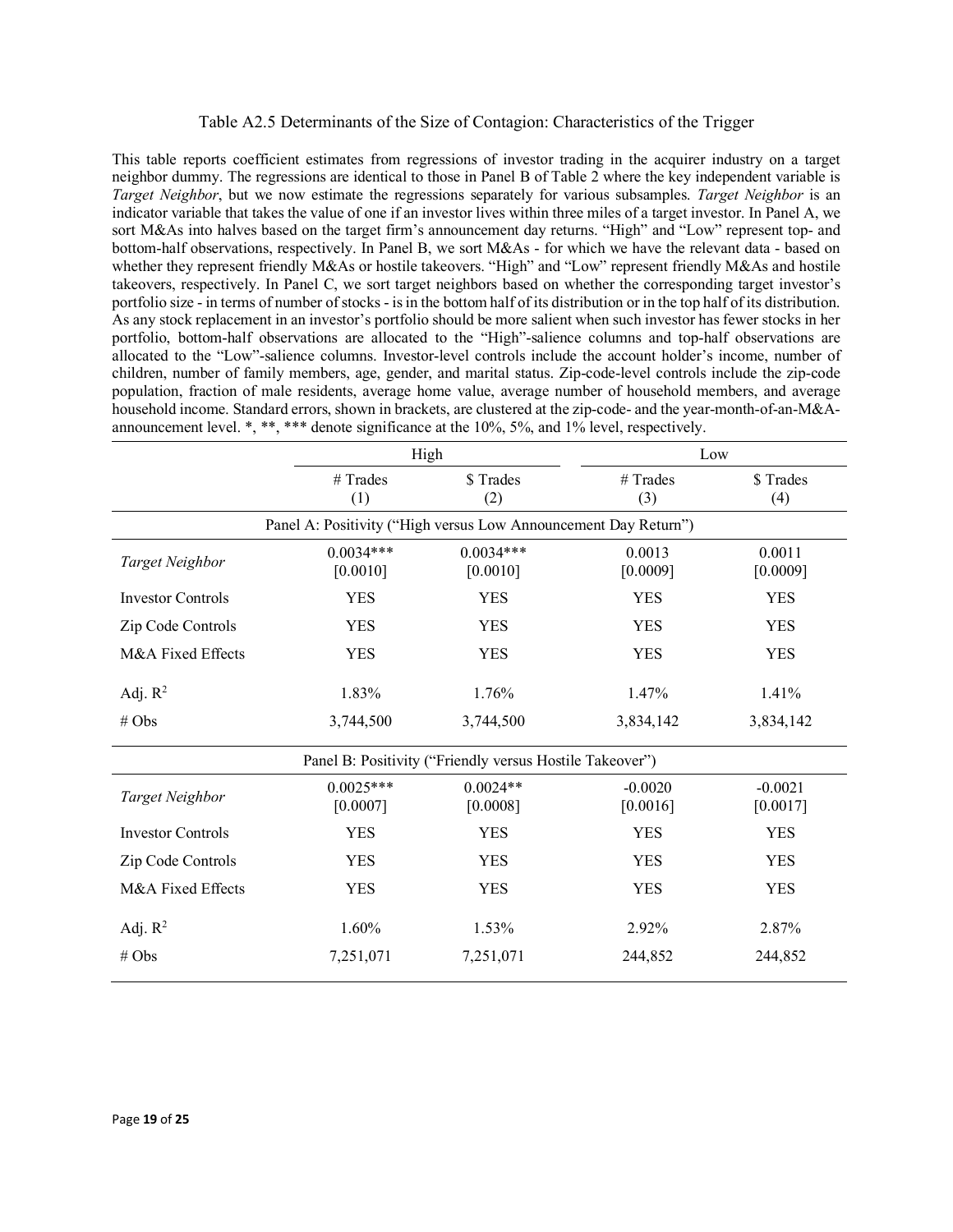|                          | High                    |                        | Low                |                    |
|--------------------------|-------------------------|------------------------|--------------------|--------------------|
|                          | $#$ Trades<br>(1)       | \$ Trades<br>(2)       | $#$ Trades<br>(3)  | \$ Trades<br>(4)   |
|                          |                         | Panel C: Salience      |                    |                    |
| Target Neighbor          | $0.0026***$<br>[0.0009] | $0.0023**$<br>[0.0009] | 0.0013<br>[0.0010] | 0.0015<br>[0.0010] |
| <b>Investor Controls</b> | <b>YES</b>              | <b>YES</b>             | <b>YES</b>         | <b>YES</b>         |
| Zip Code Controls        | <b>YES</b>              | <b>YES</b>             | <b>YES</b>         | <b>YES</b>         |
| M&A Fixed Effects        | <b>YES</b>              | <b>YES</b>             | <b>YES</b>         | <b>YES</b>         |
| Adj. $R^2$               | 1.65%                   | 1.58%                  | 1.65%              | 1.58%              |
| # Obs                    | 7,563,367               | 7,563,367              | 7,560,366          | 7,560,366          |

Table A2.5 Continued.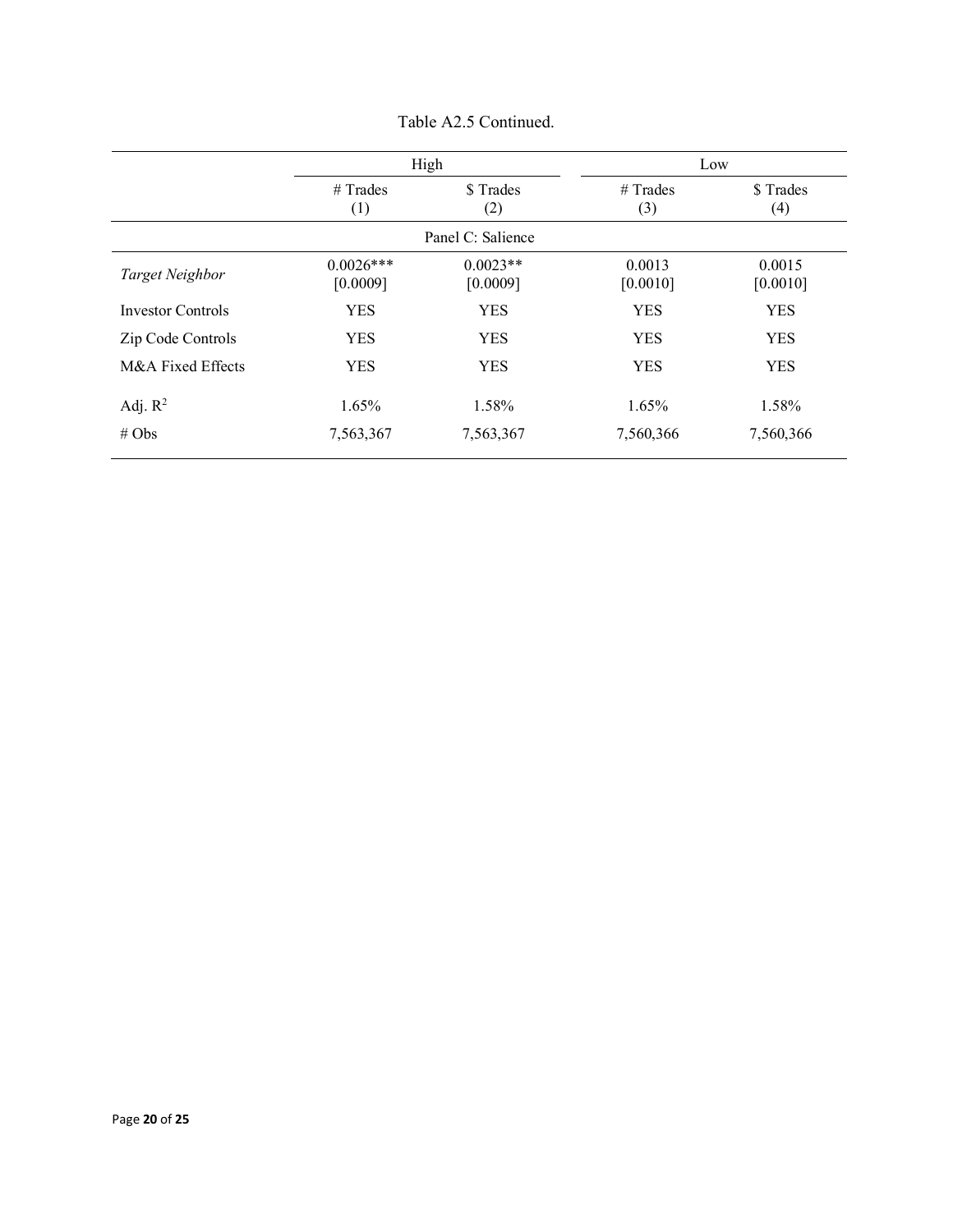## Table A3.1 Baseline Communication Rate and Variation in Communication Rate tied to Differences in Investor Characteristics: Two-Stage Estimation

This table reports the results of a two-stage estimation of a transmission matrix. The estimation procedure is detailed in Section 5. In essence, we assess how trading activity in the acquirer industry percolates across investors from quarter to quarter and how any such "contagion rate" varies with differences in income, age, and gender between the sender of acquirer-industry information and the receiver of acquirer-industry information. The dependent variable is investor *i*'s actual trading in quarter *t*+1. Trade<sub>it</sub> is investor *i*'s own instrumented trading in quarter *t*; Trade<sub>it</sub> is the average instrumented trading across neighboring investors *j* in quarter *t*. Bootstrapped standard errors are shown in brackets. \*, \*\*, \*\*\* denote significance at the 10%, 5%, and 1% level, respectively.

|                                                                   | (1)                   | (2)                      | (3)                    | (4)                    | (5)                    |
|-------------------------------------------------------------------|-----------------------|--------------------------|------------------------|------------------------|------------------------|
|                                                                   |                       | Panel A: # Trades        |                        |                        |                        |
| $Trade_{i,t}$                                                     | $0.475***$<br>[0.042] | $0.472***$<br>[0.042]    | $0.475***$<br>[0.042]  | $0.476***$<br>[0.042]  | $0.474***$<br>[0.042]  |
| $\widehat{Trade}_{j,t}$                                           | $0.416***$<br>[0.042] | $0.543***$<br>[0.043]    | $0.469***$<br>[0.043]  | $0.438***$<br>[0.043]  | $0.587***$<br>[0.044]  |
| $T\widehat{rad}e_{i,t}\times Age_i-Age_i $                        |                       | $-0.009***$<br>[0.001]   |                        |                        | $-0.008***$<br>[0.001] |
| $\text{Trade}_{i,t} \times  \text{Income}_i\text{-}Income_i $     |                       |                          | $-0.029***$<br>[0.004] |                        | $-0.020***$<br>[0.004] |
| $\text{Trade}_{j,t} \times  \text{Gender}_{i}\text{-Gender}_{j} $ |                       |                          |                        | $-0.123***$<br>[0.016] | $-0.108***$<br>[0.016] |
| # Obs                                                             | 2,076,790             | 2,076,790                | 2,076,790              | 2,076,790              | 2,076,790              |
|                                                                   |                       | Panel B: \$ Trades       |                        |                        |                        |
| $T\widehat{rad}e_{i,t}$                                           | $0.476***$<br>[0.042] | $0.474***$<br>[0.042]    | $0.477***$<br>[0.042]  | $0.478***$<br>[0.042]  | $0.476***$<br>[0.042]  |
| $T\bar{r}a\bar{d}e_{j,t}$                                         | $0.411***$<br>[0.043] | $0.543***$<br>[0.044]    | $0.463***$<br>[0.043]  | $0.434***$<br>[0.043]  | $0.587***$<br>[0.044]  |
| $\widehat{Trade}_{j,t} \times  Age_i Age_j $                      |                       | $-0.009***$<br>$[0.001]$ |                        |                        | $-0.009***$<br>[0.001] |
| $\text{Trade}_{i,t} \times  \text{Income}_i\text{-}Income_i $     |                       |                          | $-0.029***$<br>[0.004] |                        | $-0.019***$<br>[0.004] |
| $\text{Trade}_{j,t} \times  \text{Gender}_{i}\text{-Gender}_{j} $ |                       |                          |                        | $-0.130***$<br>[0.016] | $-0.115***$<br>[0.016] |
| # Obs                                                             | 2,076,790             | 2,076,790                | 2,076,790              | 2,076,790              | 2,076,790              |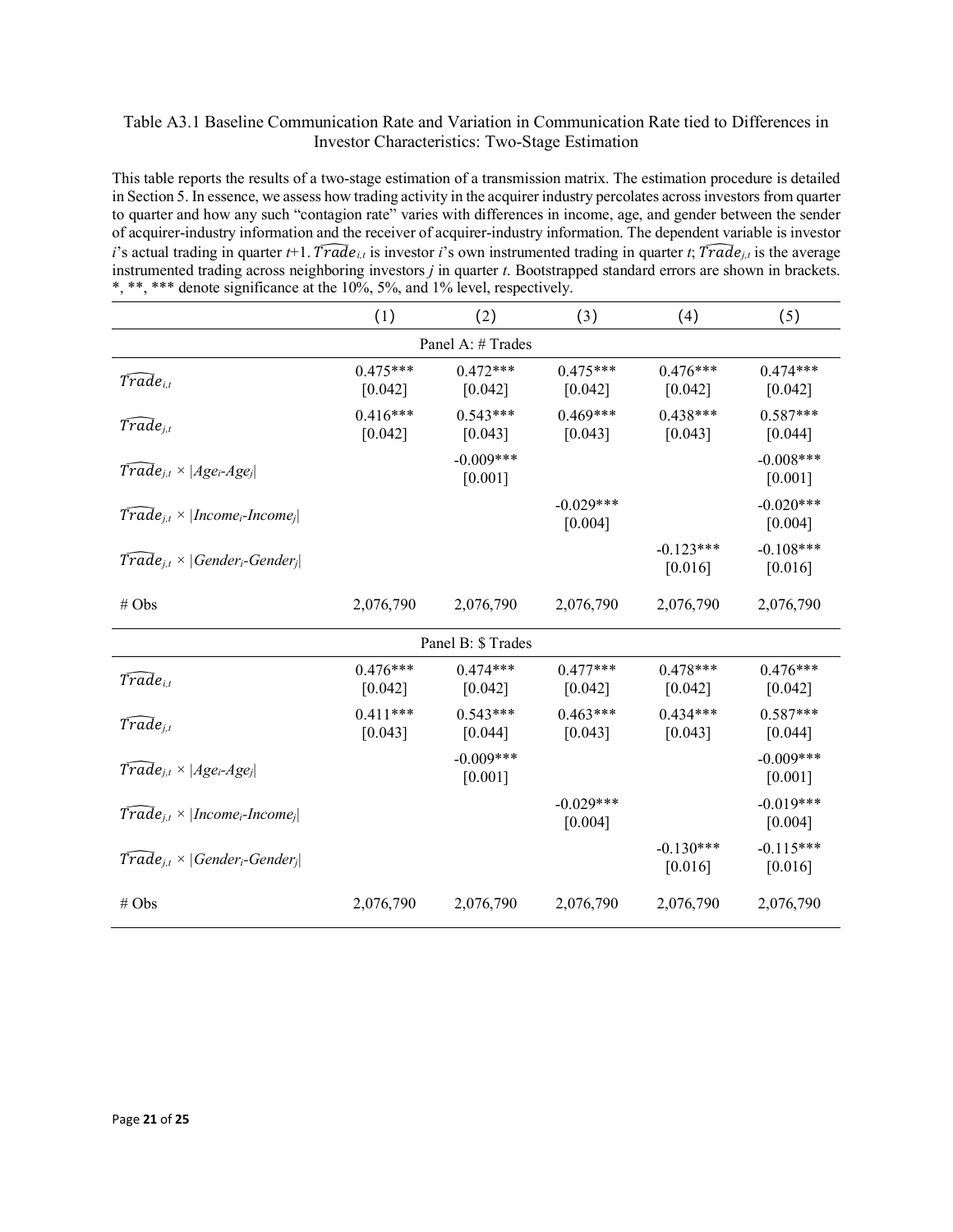## Table A3.2 Baseline Communication Rate and Variation in Communication Rate tied to Differences in Investor Characteristics: Varying the Set of Investors

|                                                               |             | Investors within 20 miles<br>of target investors | Investors within 50 miles<br>of target investors |             |  |
|---------------------------------------------------------------|-------------|--------------------------------------------------|--------------------------------------------------|-------------|--|
|                                                               | $#$ Trades  | \$Trades                                         | $#$ Trades                                       | \$Trades    |  |
|                                                               | (1)         | (2)                                              | (3)                                              | (4)         |  |
| $\widetilde{Trade}_{i.t}$                                     | $0.548***$  | $0.530***$                                       | $0.572***$                                       | $0.560***$  |  |
|                                                               | [0.066]     | [0.068]                                          | [0.077]                                          | [0.070]     |  |
| $\widehat{Trade}_{i,t}$                                       | $0.472***$  | $0.488***$                                       | $0.449***$                                       | $0.459***$  |  |
|                                                               | [0.071]     | [0.076]                                          | [0.079]                                          | [0.078]     |  |
| $\text{Trade}_{i,t} \times  Age_i\text{-}Age_i $              | $-0.005***$ | $-0.006***$                                      | $-0.004***$                                      | $-0.004***$ |  |
|                                                               | [0.001]     | [0.001]                                          | [0.001]                                          | [0.001]     |  |
| $\text{Trade}_{i,t} \times  \text{Income}_i\text{-}Income_i $ | $-0.012**$  | $-0.010**$                                       | $-0.010**$                                       | $-0.010**$  |  |
|                                                               | [0.005]     | [0.005]                                          | [0.004]                                          | [0.004]     |  |
| $Trade_{i,t} \times  Generator_i-Gender_i $                   | $-0.065***$ | $-0.067***$                                      | $-0.059***$                                      | $-0.063***$ |  |
|                                                               | [0.021]     | [0.021]                                          | [0.016]                                          | [0.013]     |  |
| # Obs                                                         | 1,564,720   | 1,564,720                                        | 2,711,661                                        | 2,711,661   |  |

This table replicates Table 4 but rather than track the trading activity of investors that live within a 30-mile radius of any target investor, we now consider investors that live within a 20- or 50-mile radius of any target investors \*, \*\*, \*\*\* denote significance at the 10%, 5%, and 1% level, respectively.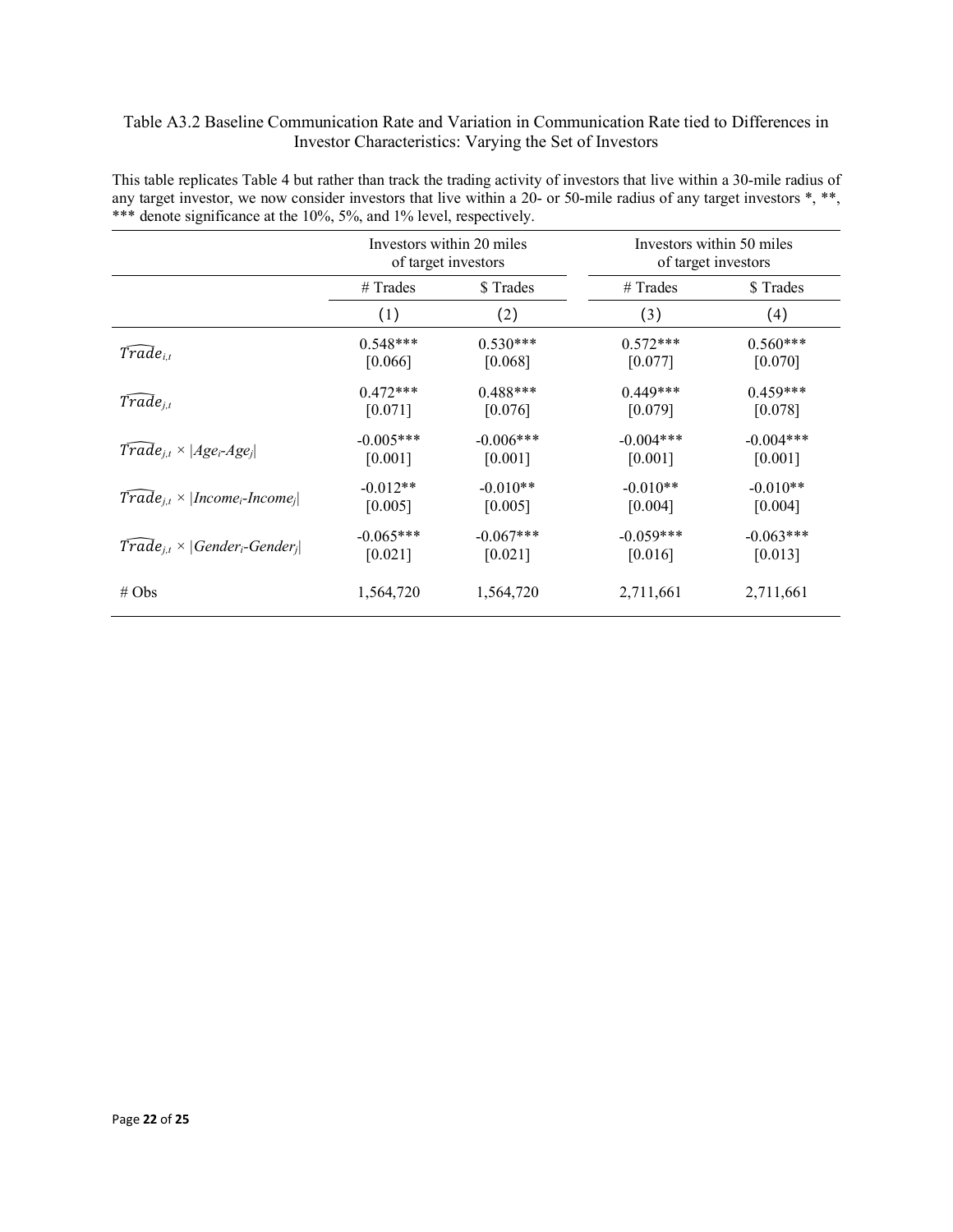#### Table A3.3 Variation in Communication Rate tied to Differences in Lifestyle - 1

This table reports the results of a three-stage estimation of a transmission matrix. The estimation procedure is detailed in Section 5. In essence, we assess how trading activity in the acquirer industry percolates across investors from quarter to quarter and how any such "contagion rate" varies with differences in lifestyle. Here, we capture similarity in lifestyle through same-type-of-unique-vehicle ownership. In particular, we consider whether both the sender and receiver own a truck (or not), a recreational vehicle (RV) (or not), or a motorcycle (or not). The dependent variable is investor *i*'s actual trading in quarter *t*+1. Trade<sub>*it*</sub> is investor *i*'s own instrumented trading in quarter *t*;  $\widehat{Trade}_{i,t}$  is the average instrumented trading across neighboring investors *j* in quarter *t*. Bootstrapped standard errors are shown in brackets. \*, \*\*, \*\*\* denote significance at the 10%, 5%, and 1% level, respectively.

|                                                                                 | $#$ Trades             |                         |                       | \$Trades               |                        |                       |
|---------------------------------------------------------------------------------|------------------------|-------------------------|-----------------------|------------------------|------------------------|-----------------------|
|                                                                                 | (1)                    | (2)                     | (3)                   | (4)                    | (5)                    | (6)                   |
| $\widetilde{Trade}_{i,t}$                                                       | $0.554***$<br>[0.070]  | $0.566***$<br>[0.062]   | $0.585***$<br>[0.073] | $0.533***$<br>[0.080]  | $0.544***$<br>[0.079]  | $0.562***$<br>[0.074] |
| $Trade_{j,t}$                                                                   | $0.394***$<br>[0.070]  | $0.374***$<br>[0.064]   | $0.349***$<br>[0.073] | $0.410***$<br>[0.082]  | $0.391***$<br>[0.079]  | $0.368***$<br>[0.072] |
| $\overline{Trade}_{j,t} \times   \overline{Truck_i}\text{-}\overline{Truck_j} $ | $-0.114***$<br>[0.018] |                         |                       | $-0.112***$<br>[0.019] |                        |                       |
| $Trade_{i,t} \times  RV_i-RV_j $                                                |                        | $-0.092$ ***<br>[0.021] |                       |                        | $-0.091***$<br>[0.024] |                       |
| $Trade_{i,t} \times  Motor_i-Motor_j $                                          |                        |                         | $-0.071$<br>[0.044]   |                        |                        | $-0.076$<br>[0.047]   |
| # Obs                                                                           | 2,076,790              | 2,076,790               | 2,076,790             | 2,076,790              | 2,076,790              | 2,076,790             |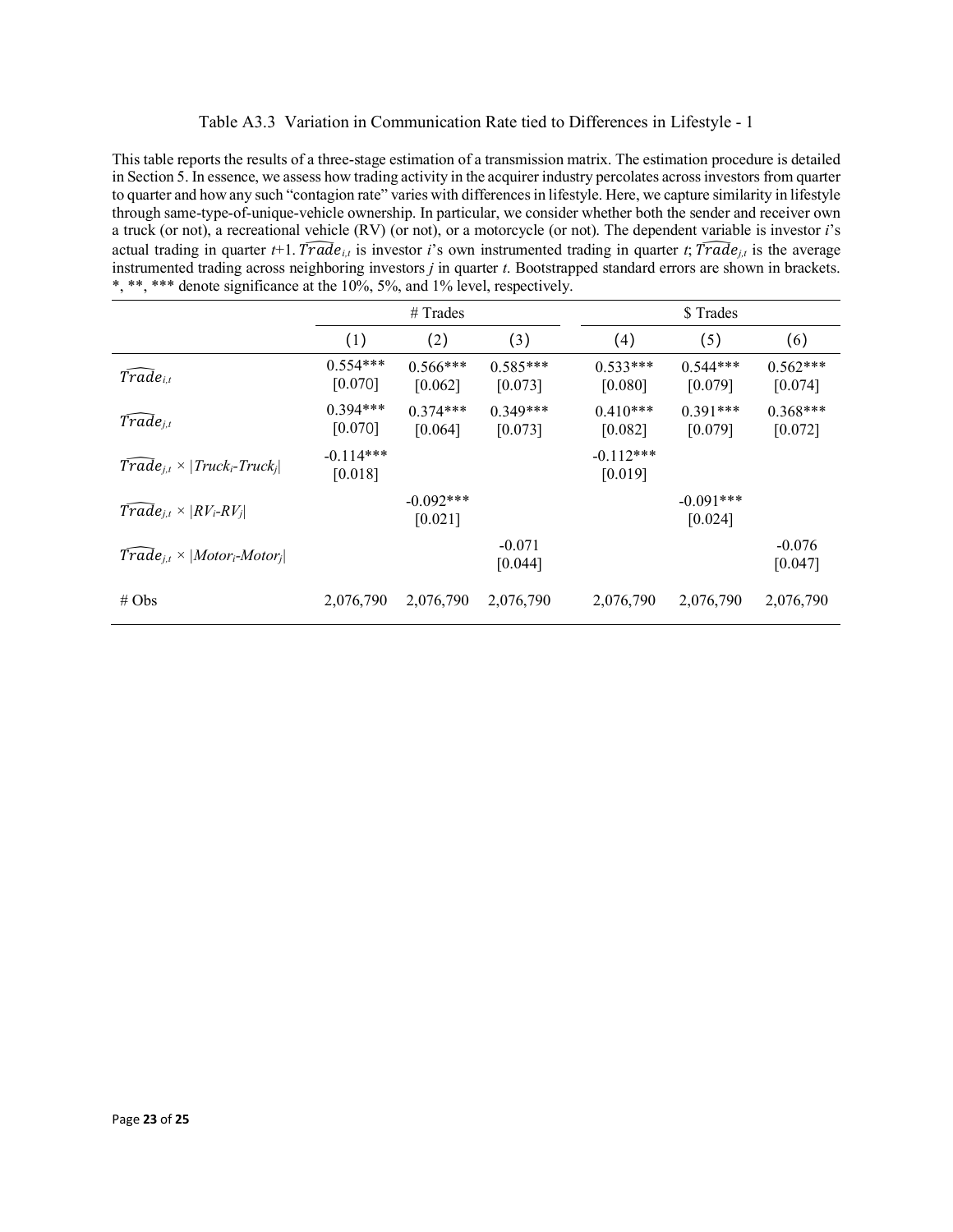## Table A3.4 Variation in Communication Rate tied to Differences in Lifestyle - 2

This table reports the results of a three-stage estimation of a transmission matrix. The estimation procedure is detailed in Section 5. In essence, we assess how trading activity in the acquirer industry percolates across investors from quarter to quarter and how any such "contagion rate" varies with differences in lifestyle. Here, we capture similarity in lifestyle through marital- and parental status. In particular, we consider whether the sender and receiver have the same marital status (married or single) or the same parental status (with children or without children). The dependent variable is investor *i*'s actual trading in quarter *t*+1. *I* $rad$ <sub>*i,t*</sub> is investor *i*'s own instrumented trading in quarter *t*;  $Trade$ <sub>*i,t*</sub> is the average instrumented trading across neighboring investors *j* in quarter *t*. Bootstrapped standard errors are shown in brackets. \*, \*\*, \*\*\* denote significance at the 10%, 5%, and 1% level, respectively.

|                                                                       | $#$ Trades            |                       | \$ Trades               |                       |  |
|-----------------------------------------------------------------------|-----------------------|-----------------------|-------------------------|-----------------------|--|
|                                                                       | (1)                   | (2)                   | (3)                     | (4)                   |  |
| $\bar{Trade}_{i,t}$                                                   | $0.622***$<br>[0.069] | $0.665***$<br>[0.072] | $0.599***$<br>[0.093]   | $0.618***$<br>[0.079] |  |
| $Trade_{j,t}$                                                         | $0.368***$<br>[0.071] | $0.273***$<br>[0.072] | $0.382***$<br>$[0.091]$ | $0.313***$<br>[0.080] |  |
| $\text{Trade}_{j,t} \times   \text{Child}_i\text{-} \text{Child}_j  $ | 0.002<br>[0.008]      |                       | 0.004<br>[0.007]        |                       |  |
| $Trade_{i,t} \times  Marital_i-Marital_i $                            |                       | 0.013<br>[0.018]      |                         | 0.020<br>[0.018]      |  |
| # Obs                                                                 | 2,076,790             | 1,707,729             | 2,076,790               | 1,707,729             |  |